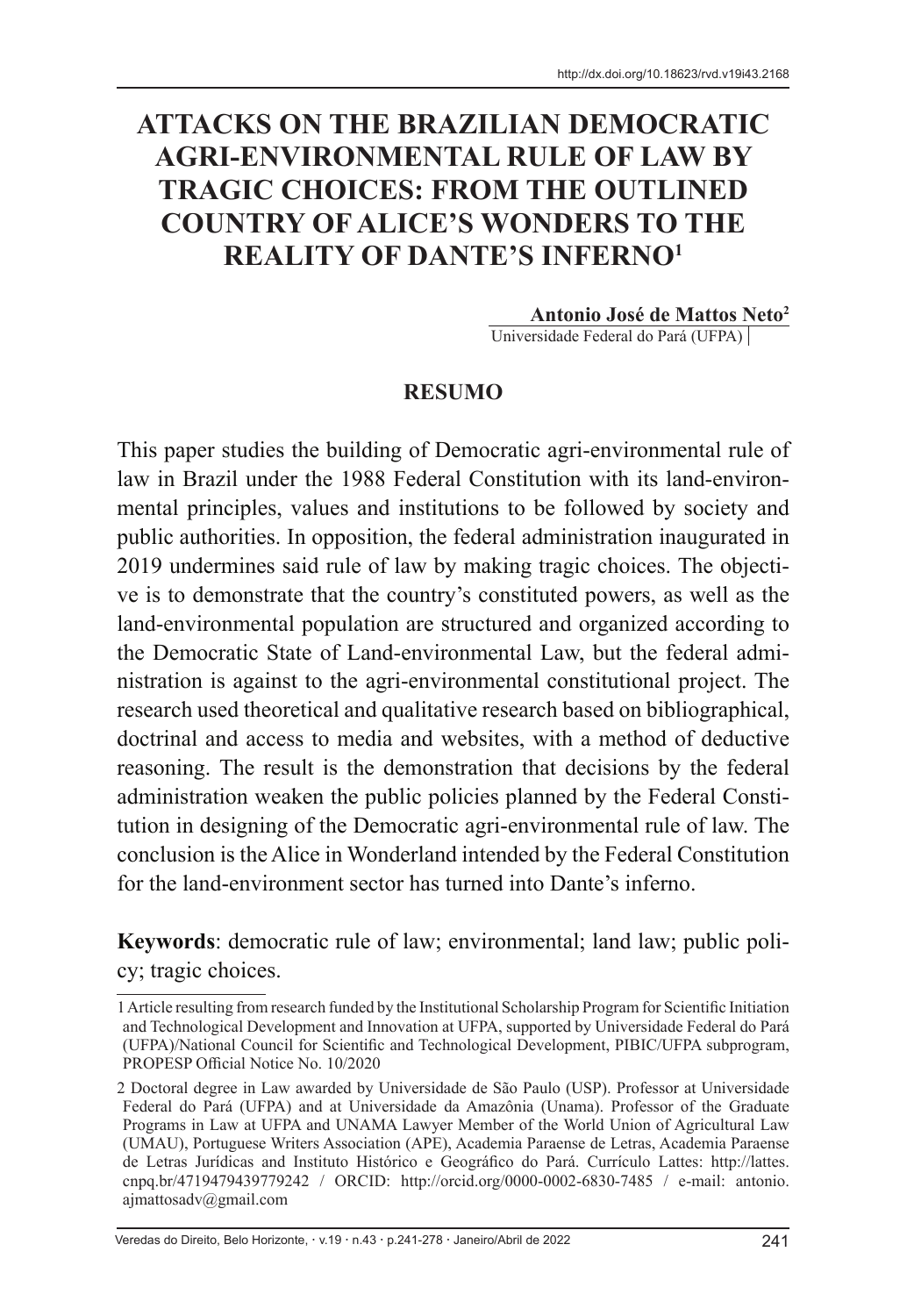# *ATENTADOS AO ESTADO DEMOCRÁTICO DE DIREITO AGROAMBIENTAL BRASILEIRO POR ESCOLHAS TRÁGICAS: DO ESBOÇADO PAÍS DAS MARAVILHAS DE ALICE À REALIDADE DE INFERNO DE DANTE*

#### *RESUMO*

*Este artigo estuda a construção de um Estado Democrático de Direito Agroambiental brasileiro organizado e estruturado pela Constituição Federal de 1988, com princípios, valores e instituições específicas do meio agroambiental, a ser seguido pela sociedade e pelos poderes públicos. A política pública do Governo Federal, inaugurada em 2019, atenta contra esse Estado de Direito por meio de escolhas trágicas. O objetivo é demonstrar que os poderes constituídos do país, bem como a população do meio agroambiental, estão estruturados e organizados consoante o Estado Democrático de Direito Agroambiental, mas o Governo Federal atenta, com escolhas trágicas, contra o projeto constitucional agroambiental. A investigação utilizou pesquisa teórica e qualitativa a partir de levantamento bibliográfico, doutrinário e de acesso à mídia e sites, com método jurídico de raciocínio dedutivo. O resultado é a demonstração de que as decisões do Governo Federal enfraquecem as políticas públicas pretendidas pela Constituição Republicana no desenho do Estado Democrático de Direito Agroambiental. A conclusão é que o esboçado país das maravilhas de Alice intentado pela Constituição Federal para o setor agroambiental se transformou no Inferno de Dante.*

*Palavras-chave: agrário; ambiental; escolhas trágicas; Estado Democrático de Direito; políticas públicas.*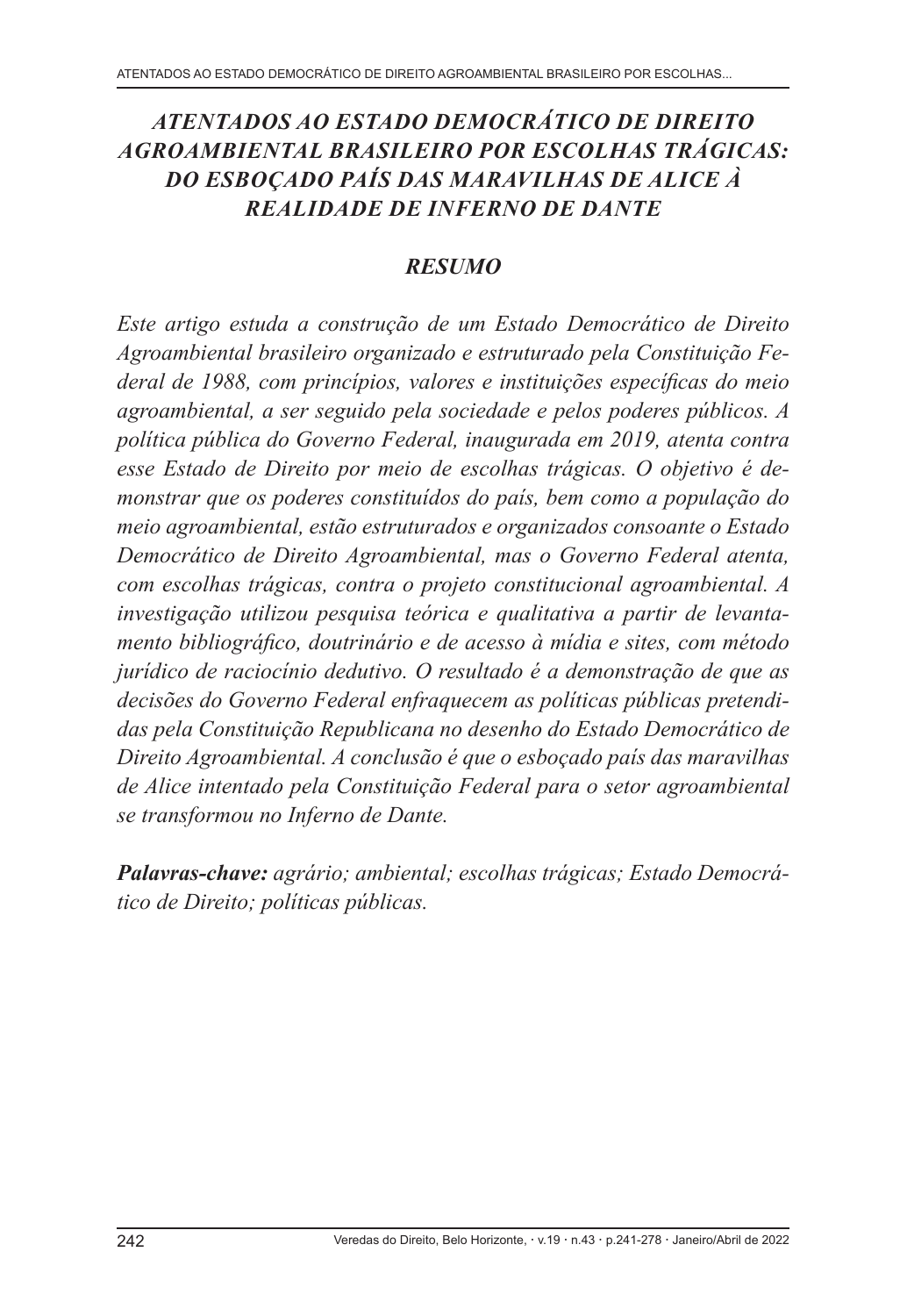#### **INTRODUCTION**

The current societies' structural normative agenda and the social renegotiation rehearsal reflect the new values of contemporaneity. In fact, Brazilian society, inserted in this global context, foster values and therefore norms that provide a response to the social reality marked by contradiction, inequality, and exclusion.

In this direction, consecrating new values, the legal priorities contained in the 1988 Federal Constitution intend a free, fair, and solidary Brazilian society; after all, Post-Modernity is based on human dignity and democracy, among other principles.

The design created by the Republican Constitution for the agri-environmentalism in the Democratic Rule of Law worships a legal-state order that translates a Democratic Agri-environmental Rule of Law in an explicit way, endowed with an agri-environmental mission for the constituted republican powers and propeller of a society organized around the agri-environmental sector, contemplating and respecting all agents in the rural environment, from the private sector to traditional populations, as well as the environment.

The country's new legal-political structure designed for the society could not have been different, since, in the 1988 Constitution text, the right of everyone – without distinction – to an ecologically balanced environment is central, as well as to a healthy quality of life for present and future generations.

Then, an ethic of preservation and ecological protection, based on a legally autonomous systemic (= organic or holistic) understanding of the environment (BENJAMIN, 2015) was established.

However, as of the Federal Executive Power's current management, which began on January 1, 2019, administrative and legislative actions that undermine that Rule of Law started to be taken. The Federal Government's decision-making for the agri-environmental sector denatured the constitutional purpose of the Democratic Agri-environmental Rule of Law, established in 1988, and embarked on a path of weakening constitutional values.

The purpose of this study is to demonstrate the design of this Rule of Law intended by the Constitution of the Republic to meet the countryside aspirations, in a mockery of Alice's wonderland, but which was transformed into a real Dante's inferno given Federal Government's tragic choices.

In this article, we worked on the hypothesis that the implementation of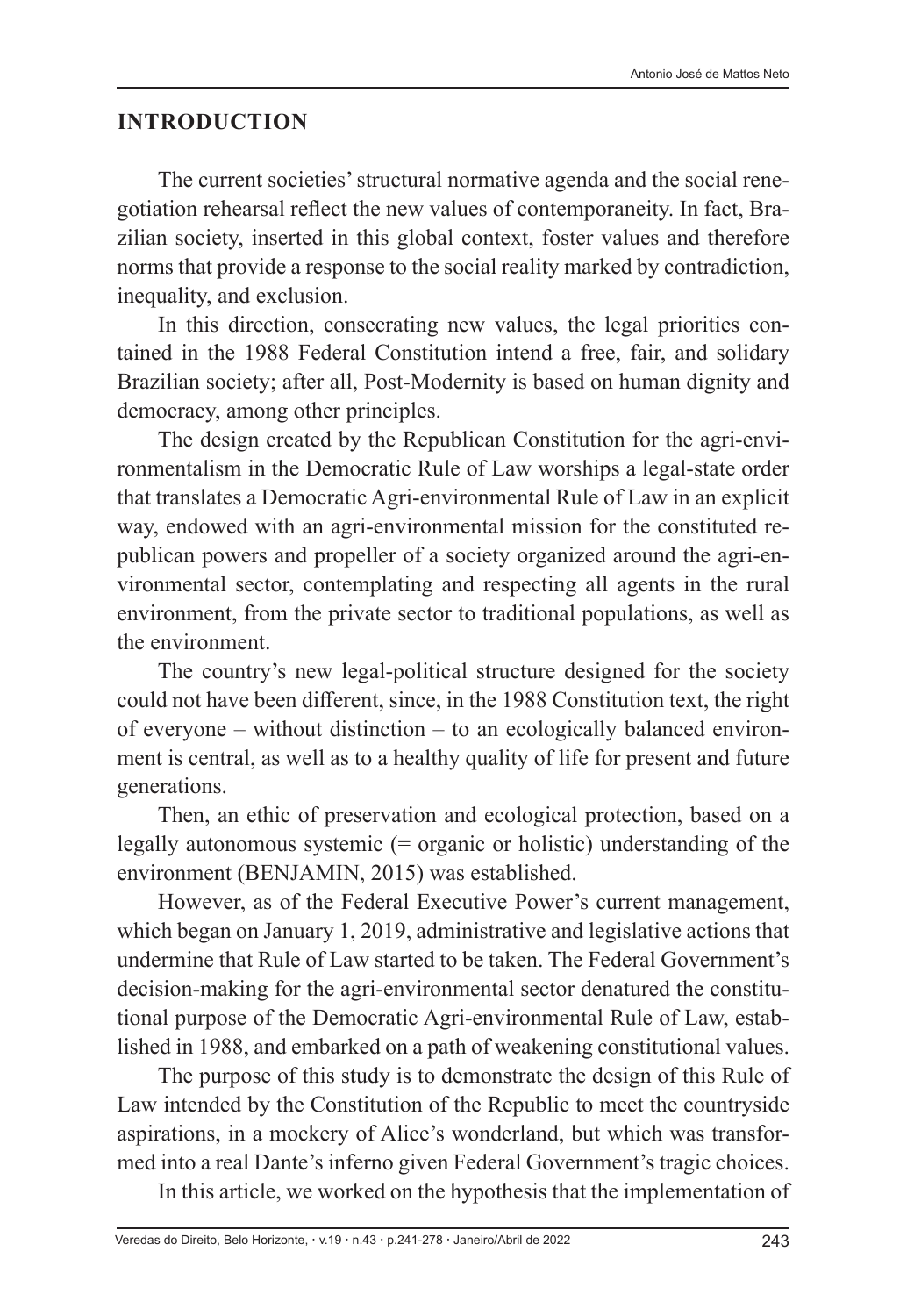an agri-environmental policy that does not respect the agri-environmentalism desired by the Republican Constitution results in a deep setback. The objective is to show that, on one hand, the country's constituted powers and the agri-environmental sector population are structured, equipped and organized according to the Democratic Agri-environmental Rule of Law built from the Federal Constitution and that, on the other hand, the agri-environmental constitutional project is violated by the Federal Government's tragic choices. In the research, qualitative theoretical elements of doctrinal resources were chosen, besides performance of search on websites and general media, using the deductive method.

# **1 BRAZILIAN DEMOCRATIC AGRI-ENVIRONMENTAL RULE OF LAW: PREMISSES AND PRICIPLES**

### **1.1 Constitutional premises**

The modern state model started to be developed from the Enlightenment logic, with the rupture of the *Ancien Régime* by the 1789 French Bourgeois Revolution. There was, therefore, the banishment of the Feudal State and the establishment of the Liberal State of Law, supported by the ideals of legal-economic freedom and State non-intervention in private relations. Thus, the Modern State emerges.

At the end of the nineteenth century, the liberal State model did not prove to be sufficient to guarantee the community's well-being and face the new reality of the emerging capitalist world, making it necessary to create a new state model: the Social State of Law, built based on State economic intervention, in order to eliminate economic and social inequalities.

In the second half of the twentieth century, the Social Rule of Law proved to be ineffective in responding to the social demands of the time. Reality gave rise to new patterns in society, and other legal-political paradigms were established, such as democracy and human rights, resulting in the Democratic Rule of Law, abounding with humanitarian axiology.

In Brazil, the 1988 Federal Constitution was responsible for bringing a new legal-political-social scenario: democracy as a stage for citizens to expose and discuss their interests and express their will, against the human rights backdrop.

The paradigms presented served as inspiration for the construction of neoliberal legal theories, according to which individual and collective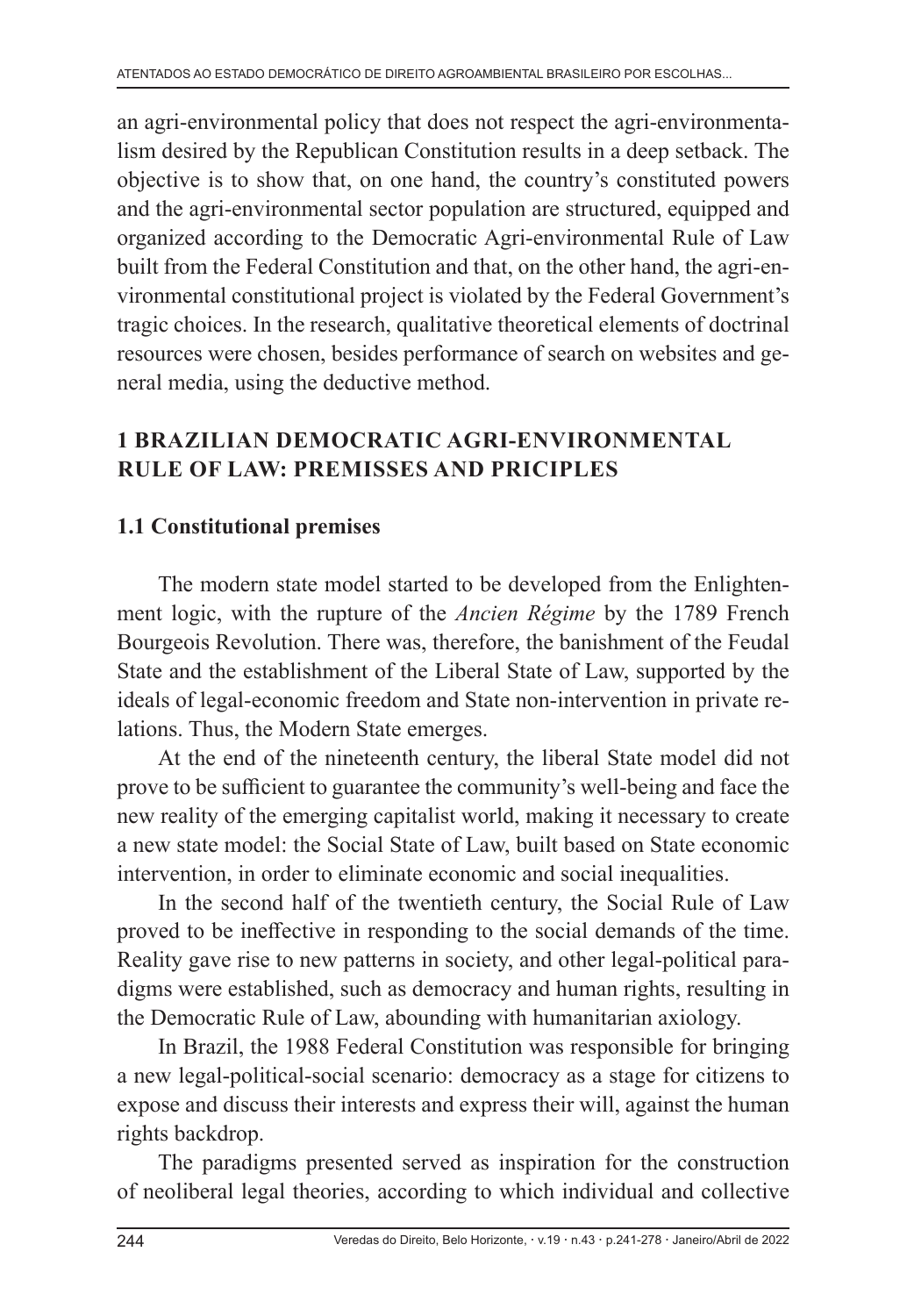rights would be a democratic victory against the State, reason why, once constitutionally guaranteed, they configure fundamental rights. From this perspective, fundamental rights are understood as directive principles of the democratic legal-constitutional order.3

Under the prerogative of the Democratic Constitutional Rule of Law, based on the pillars of democracy and human rights, the principle of human dignity was established, fundamental for the construction of public policies. In this sense, the ethical-moral values unfolded, and it was legally imposed on society to start tolerating people previously excluded for being invisible – the minorities –, in a clear recognition of ethnic-social plurality.

Democracy transformed the Law, bringing to the fore the individuals who were previously excluded, causing them to be seen as an integral part of society. Thus, the emergence of a space that allowed the identification of a new area, a "new locus" of law, was possible: the agri-environment, with its set of norms that configure the presence of an "agri-environmental Constitution", which equips society with a view to promoting the sustainable development of the rural sector.

#### **1.2 Principles**

Integrative principles are included in the legal-political spectrum of the Brazilian Democratic Agri-environmental Rule of Law, such as the social function of property, consideration and respect for socio-environmentalism, stimulus and appreciation of the agrarian enterprise, and preservation of environmental assets, among others. In this article, only the most relevant are addressed.4

#### *1.2.1 Principle of the social function of property*

The principle of the social function of property has three aspects: economic, social and environmental. As for the economic aspect, the goods can be subdivided into: (a) consumables, as they are exhausted soon after use; (b) for use, whose substance is not depleted after being used, presenting a greater durability compared to consumable goods, including furniture, realty and machinery, and (c) production goods,

<sup>3</sup> The concept of rights as trumps developed by Ronald Dworkin was adapted to fundamental rights as trumps against the majority by Lusitanian jurist J. R. Novais (2006).

<sup>4</sup> For a complete study of the principles of the Brazilian Democratic Agri-environmental Rule of Law, refer to: Mattos Neto (2018, p. 38 *et seq.*).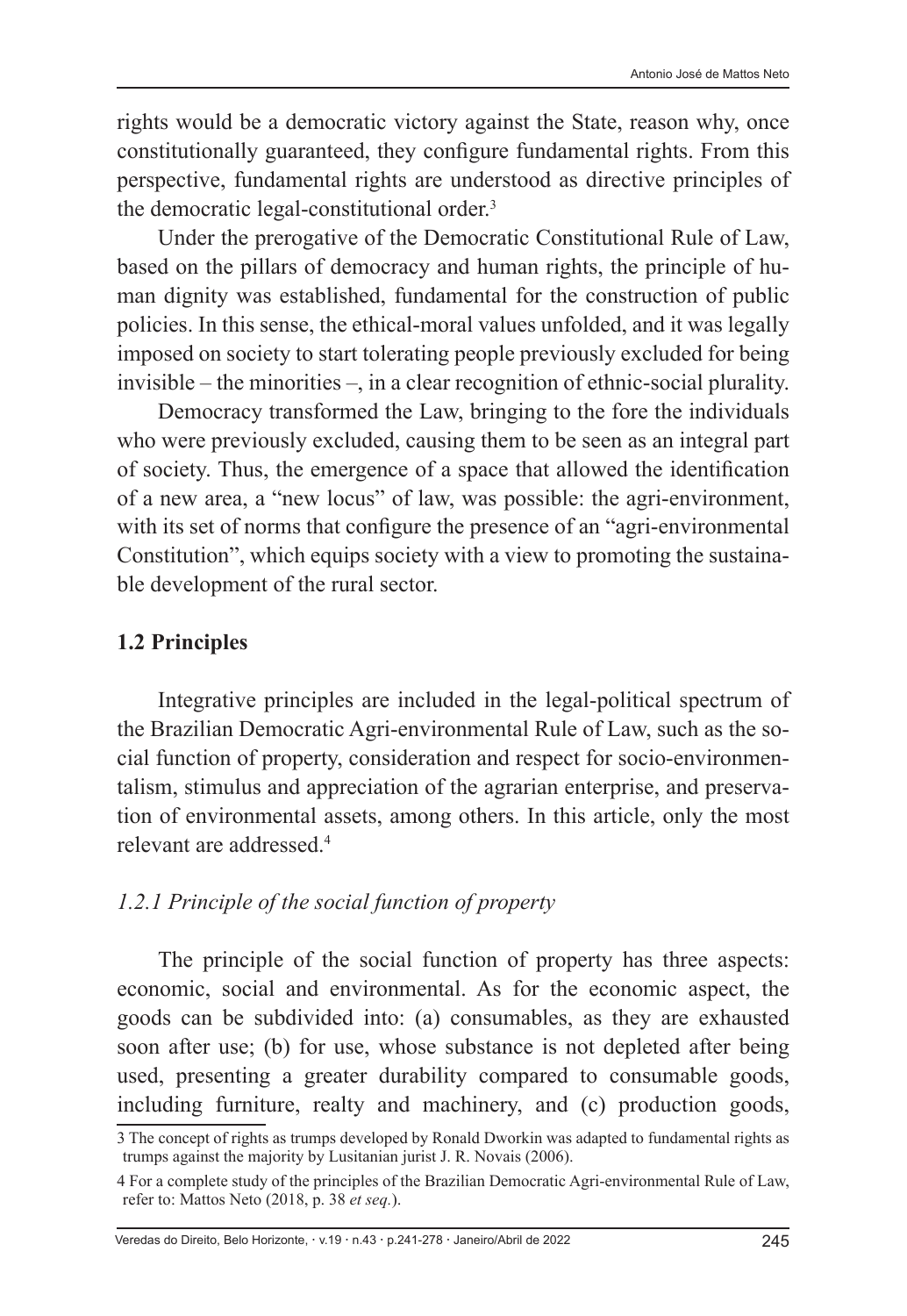destined to produce other goods (MENGER, 1904). Based on this classification, land is considered an economic production good, as its purpose is agrarian activity for the production of other goods, such as food. In the social aspect, agrarian property is the means of survival for those who own the land and for those who work on it. The owner should follow labor, social security and social norms in order to respect the workers' dignity, favoring their well-being.

Regarding the third aspect – environmental –, the owner has a constitutional duty to conserve and use natural resources in a sustainable way, ensuring the healthy quality of the environment for present and future generations.

The Constitution, in its art. 186, establishes that the social function of rural property is fulfilled when the owner meets the criteria of rational and adequate use of the land, namely, adequate use of natural resources and the environment preservation, as well as respect for the rules that regulate labor relations and owners' and workers' well-being.

The social function, from the point of view of the land social, economic and environmental factors, assigns to the owner, possessor or agrarian squatter the constitutional duty of continued care. Failure to comply with any of these factors present in the Constitution (productivity, social or environmental) should result in punitive sanctions for the owner, such as expropriation of land for social interest, for the purpose of agrarian reform.

Finally, it is important to emphasize that, if the owner, possessor or agrarian squatter has a fundamental duty to fulfill the social function of the property, the State also has a constitutional duty to provide the rural property owner with all the necessary infrastructure conditions so that the latter can carry out well the constitutional task.

#### *1.2.2 Principle of consideration and respect for social environmentalism*

In Brazil, the socio-environmental movement emerged in the second half of the 1980s, from political articulations between social and environmental movements. The idea of environmental sustainability was already axiologically embedded in society and in its legal diplomas. However, a poor and unequal society like that of Brazil demanded more: promotion of environmental sustainability integrated with a sociocultural diversity that interacted with this natural environment.5

<sup>5</sup> The history of the construction of Brazilian socio-environmentalism is authentically portrayed by Santilli (2005, p. 25 *et seq*.).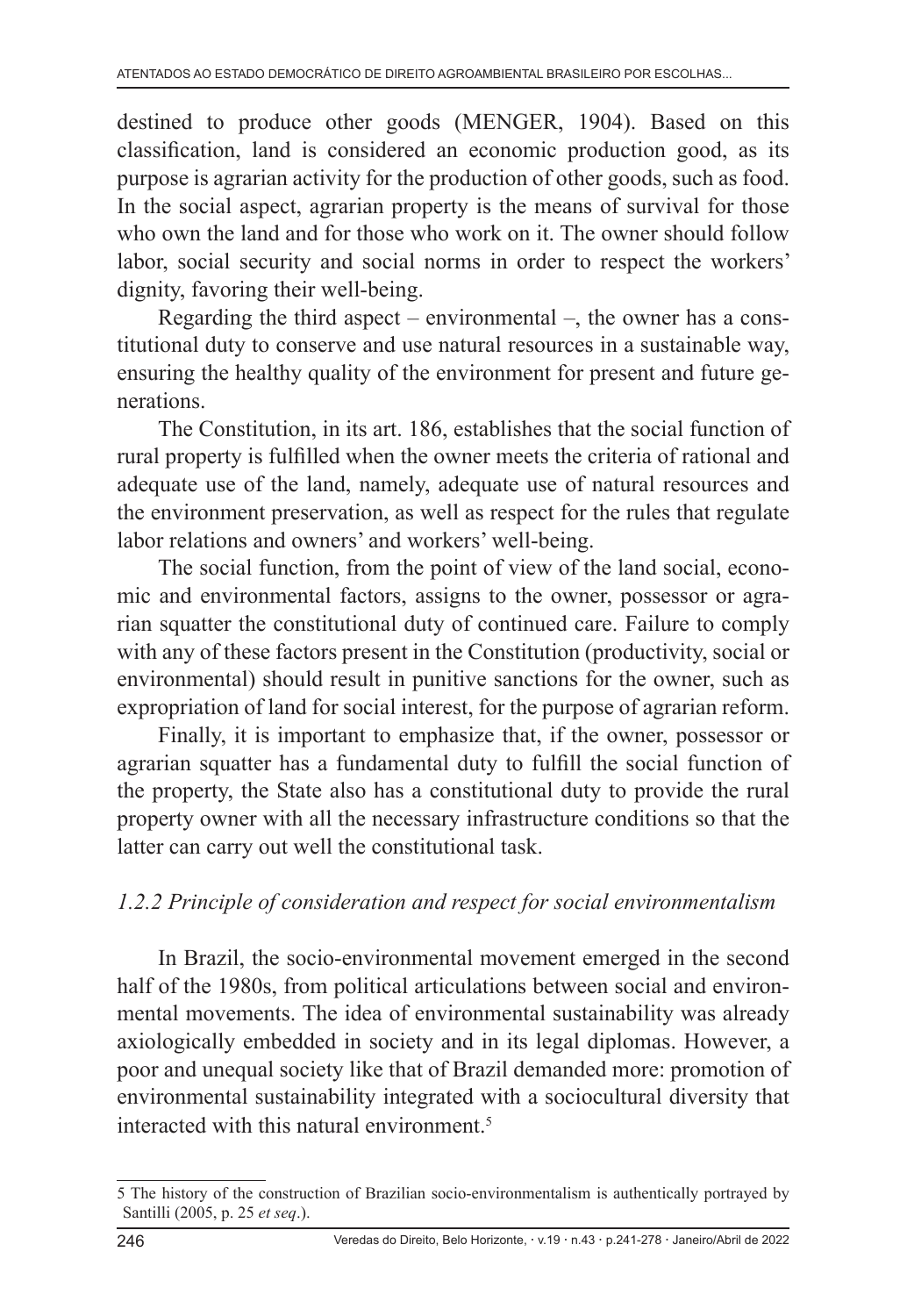Socio-environmentalism gained strength and was established with the United Nations Conference on Environment and Development, ECO-92, which took place in Rio de Janeiro in 1992, thanks to the insertion of socio-environmental concepts in legal norms and in documents issued at the Conference.

The principle of socio-environmentalism teaches that it is necessary to integrate local or traditional communities into agri-environmental public policies, including and involving them as subjects of Law in these policies, taking into account their knowledge and practices of environmental management. In this way, public agri-environmental policies should include local or traditional communities in their implementation, in order to guarantee social effectiveness and political sustainability, and enable a fair and equitable sharing of the benefits generated by agri-environmental exploitation.

# *1.2.3 The principle of minimum family size or minimum area of rural property*

The Agri-environmental Law adhered to the principle of agricultural economy, according to which the rural property should have a minimum area of land for cultivation, taking into account the specifications of each region and the type of crop explored, in order to preserve a satisfactory economic income to guarantee the subsistence of farmers and their families.

The Land Statute, in its art. 4, II, created the rural module as the unit of measurement of land extension, identified as the area directed to family property (BRASIL, 1964). In turn, Law No. 5.868/1972, which deals with the National Rural Registry System (SNCR), in its art. 8, instituted the minimum subdivision fraction (FMP) applicable to each municipality, by determining that, for the purpose of transmission, in any capacity, the rural property cannot be dismembered or divided into an area smaller than the module calculated for the property or the minimum subdivision fraction (BRASIL, 1972).

The two units of land measurement – the rural module and the minimum subdivision fraction – are used by the legislator, according to the purpose intended by law.

 For example, for the purpose of dismembering a rural property, the minimum subdivision fraction of the municipality where the property is located should be respected (BRASIL, 1972).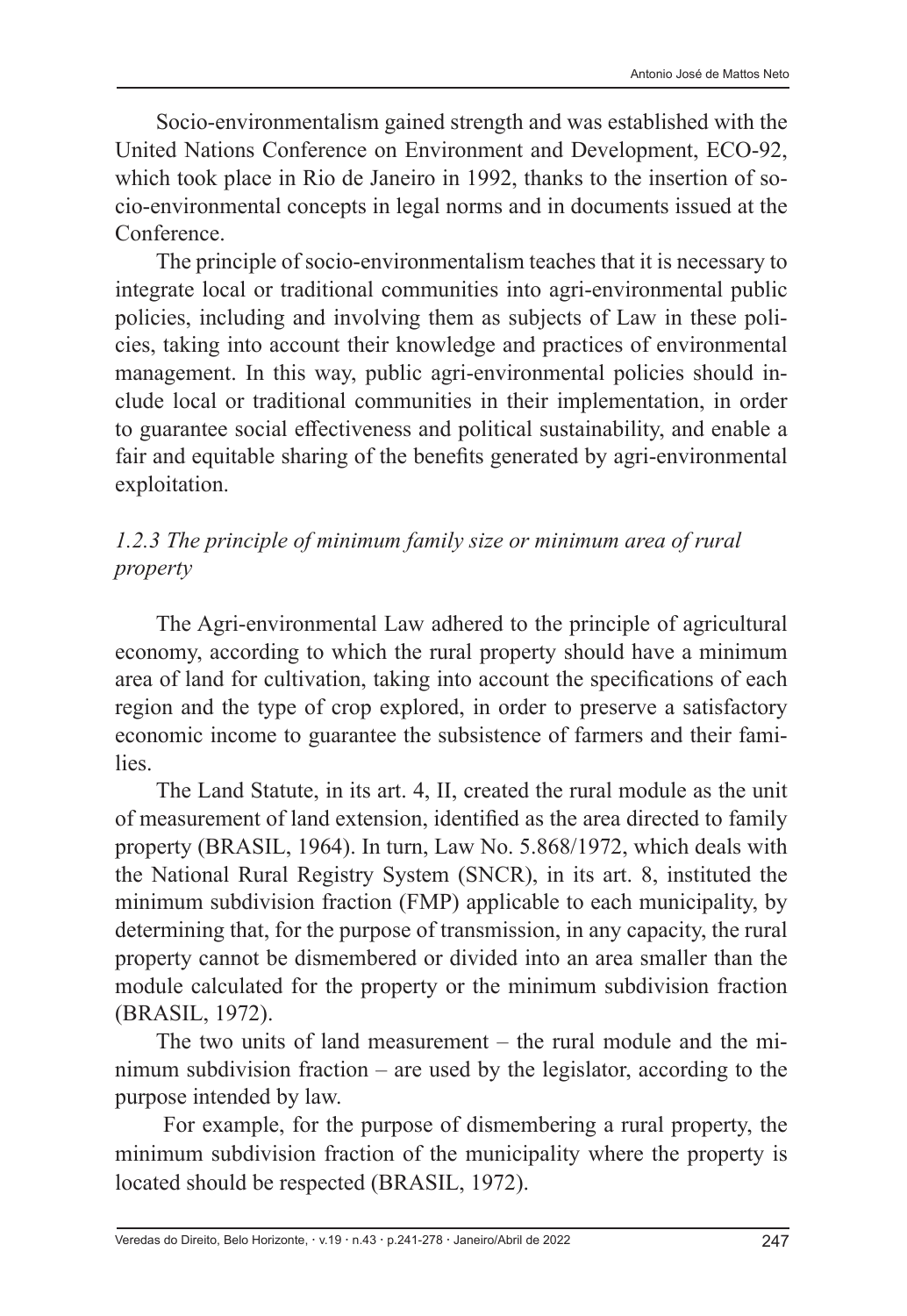#### *1.2.4 Principle of special rigor regarding the unproductive property*

The rural property owner has a constitutional duty to grant land productivity, as a means of guaranteeing human dignity for themselves and their collaborators, with a view to greater interests of social, environmental and economic protection present in this relationship, that is, the principle values the complete fulfilment of the social function of property.

The property productivity is measured on the net area, thus considered the property total area subtracted from the areas not economically used (sterile areas), either by legal imposition, or by the infertile nature of the soil or because it is a place of construction and improvements.

In the area subject to exploitation, its productivity is verified through the degree of land use (GUT), which should be equal to or greater than 80% calculated by the percentage ratio between the area actually used and the total usable property area, and the degree of efficiency in exploration (GHG), which should be equal to or greater than 100% to be obtained in accordance with the system provided for by art. 6 of Law No. 8.629/1993. Once the rural property complies with these minimum standards of productivity, it remains exempt from expropriation for social interest for the purpose of agrarian reform, pursuant to art. 185 of the Constitution and the legislation in force. However, if these criteria – established by art. 6 of Law no. 8.629/1993 –, are not achieved, the property will be characterized as unproductive, subject to agrarian expropriation.

The rigor regarding the unproductive rural property is also conferred as an increase in the tax burden, as a means of forcing the owner to produce in the property, according to art. 153, § 4, I, of the Federal Constitution (BRASIL, 1988).

#### *1.2.5 Principle of environmental resources conservation*

In today's world, the environment preservation has become necessary due to climate change, uncontrolled production of solid waste, and other ills caused by human action. Thus, the Federal Constitution adopted the principle of environmental resources conservation, scaling it as a public policy and as a fundamental duty of the State and society (BRASIL, 1988).

In addition to being set forth in the Constitution (art. 170, VI; art. 186, II; art. 225), the principle guides several laws, such as Law No. 6.938/1981, which establishes the National Environmental Policy, the Brazilian Forest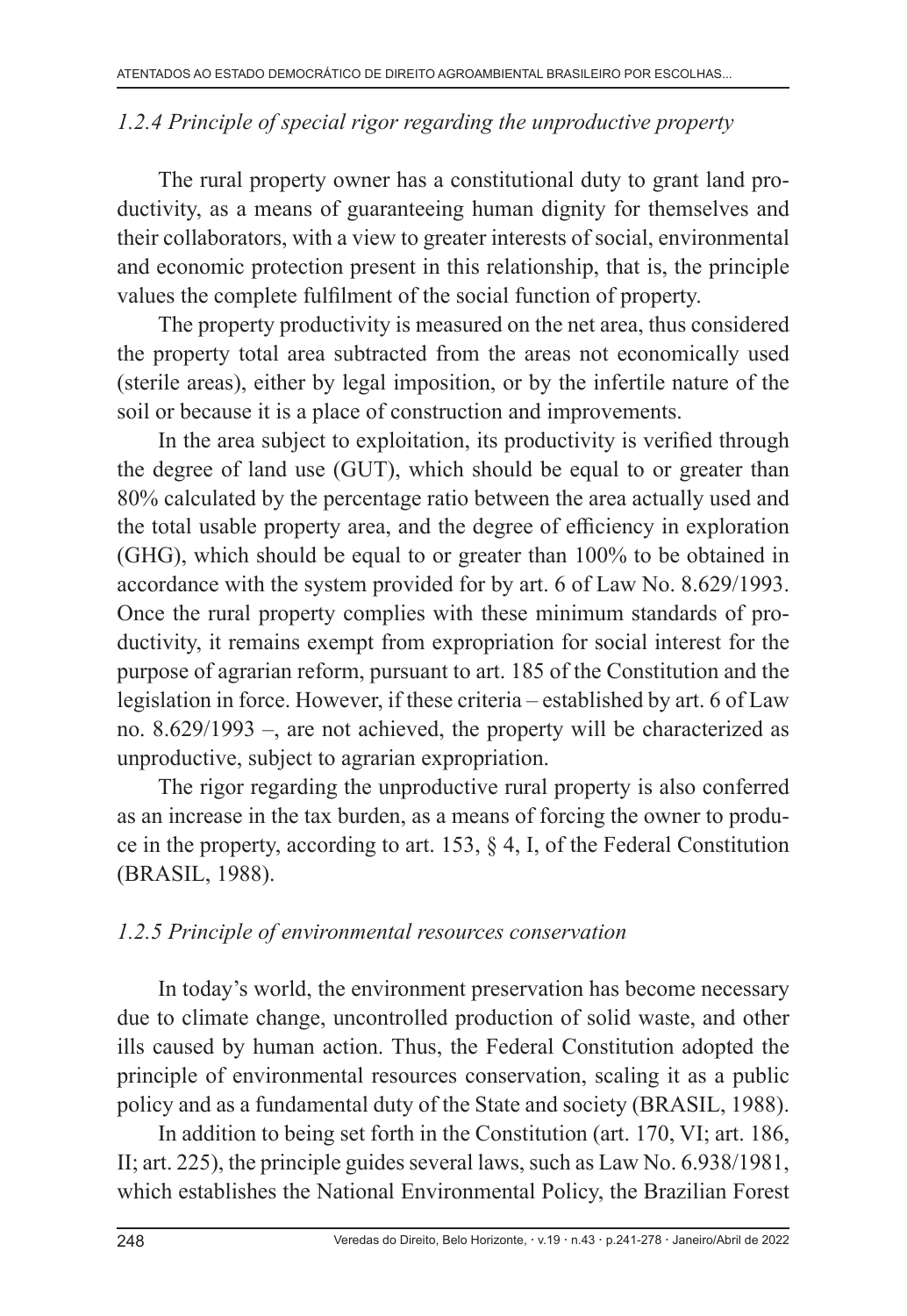Code, all the constitutions of the federated states, etc. All those laws have the same objective: to protect the fundamental right to an ecologically balanced environment for a healthy quality of life, with the Public Power and the community having the duty to defend and preserve the environment for present and future generations.

### *1.2.6 Principle of agri-environmental setback prohibition*

Another basic principle is the agri-environmental setback prohibition, responsible for ensuring that the rights and advances achieved in the agri- -environmental sector do not retroact and that, therefore, there's no harm.

The advancement and achievement of the guarantee of essential core of agro-environmental rights and duties already established and implemented by legislative measures cannot be annihilated by state measures, in order to guarantee a minimum of dignified existence essential to respect for human dignity. This is what is called agri-environmental setback prohibition. The right of legal protection to the fundamental nucleus of agri-environmentalism cannot be reduced or tarnished, unless there are changes brought about by a new constitutional order. This principle stems directly from the greater principle of social setback prohibition (BRASIL, 2018).

### **2 THE APPARATUS OF THE BRAZILIAN DEMOCRATIC AGRI-ENVIRONMENTAL RULE OF LAW**

The Brazilian Constitution brings together basic norms supported by principles that guarantee a free, fair, and solidary society, mainly structuring the Rule of Law. These precepts, added to the idea of national sustainable development, serve as a pillar for the agri-environmental principles present in the Constitution, which aims to ensure the whole population's well-being.

Matters that deal with Agri-environmental Law and that are present in the Constitutional text – such as agrarian property, environment, agrarian reform, agrarian contracts, agricultural policy, among others (BRASIL, 1988) – have organic treatment, and above all, are in accordance with the premises of democracy and human rights – the axiological vectors of the Federal Constitution –, exposing, from the idea of structuring a systemic state apparatus, the configuration of a Democratic Agri-environmental Rule of Law in the country. The republican powers and institutions that consolidate the Democratic Agri-environmental Rule of Law are below.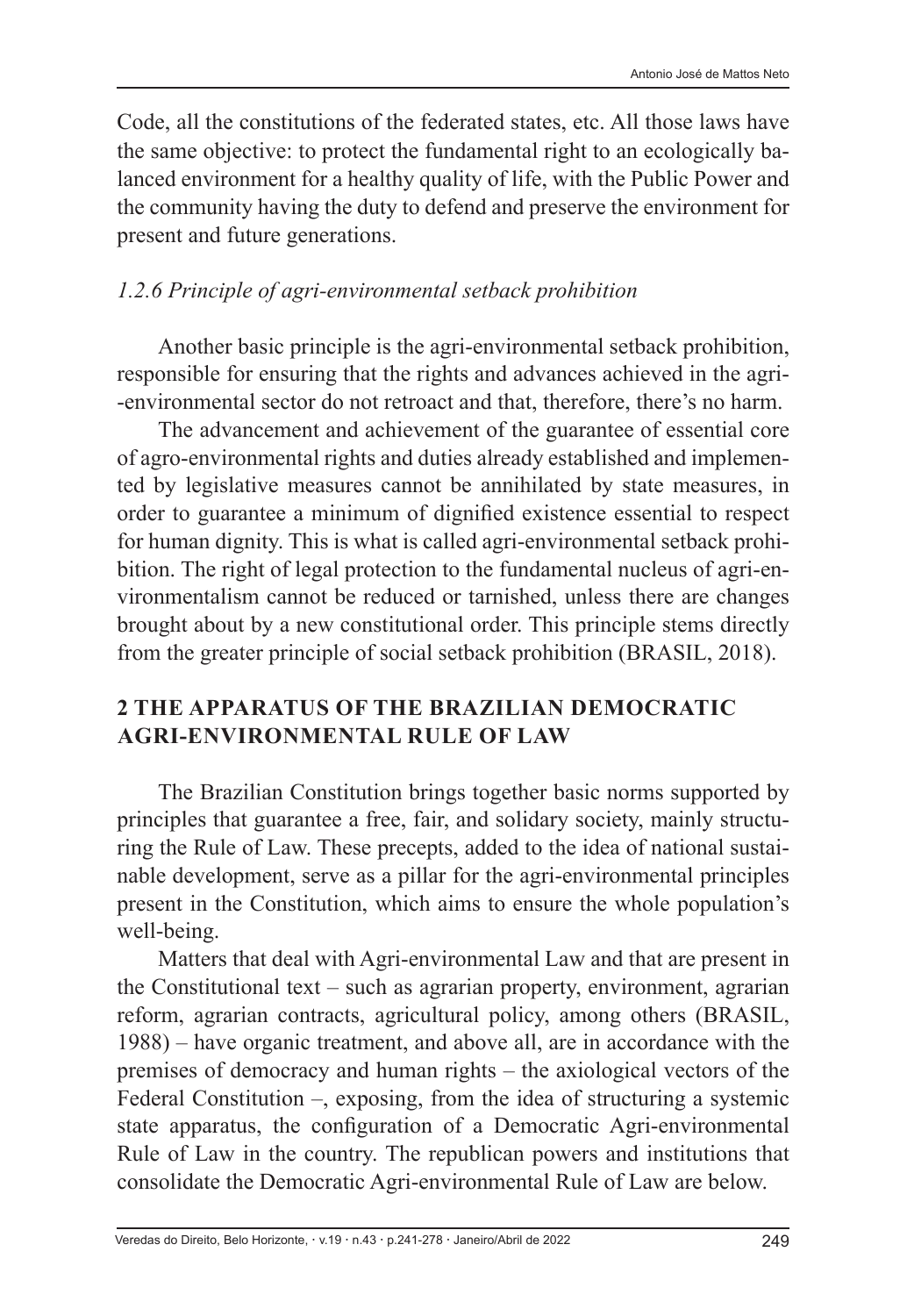#### **2.1 Executive Power**

### *2.1.1 Agri-environmental bodies of the Brazilian federation entities*

At the federal level, there is the body responsible for land policy, the National Institute of Colonization and Agrarian Reform (INCRA), a federal agency linked to the Ministry of Agriculture, Livestock and Food Supply (MAPA), which was created in 1970 by Decree-Law No. 1.110. Its function is to promote access to land for the landless, carry out agrarian reform and the titling of quilombola territories, maintain the national registry of rural properties, manage the Union's public lands, and so on.

Linked to the Ministry of Tourism, there is the Palmares Cultural Foundation (FCP), which certifies the community as a quilombola remnant, an essential fact for the land titling process.

Also linked to MAPA, the Brazilian Forest Service (SFB) has among its attributions the coordination of the Rural Environmental Registry (CAR), which is the first step towards the environmental regularization of a property.

Regarding the environmental sector, there are two federal agencies that belong to the organizational structure of the Ministry of the Environment (MMA): the Brazilian Institute of Environment and Renewable Natural Resources (IBAMA) and the Chico Mendes Institute for Biodiversity Conservation (ICMBio).

IBAMA's role is to exercise the National Environmental Policy, highlighting, within its scope of action, the power of environmental police, which encompasses several attributions, such as environmental inspection and the application of administrative penalties. ICMBio is responsible for managing and inspecting the national Conservation Units, with the power of environmental police, in addition to other legal attributions, highlighting the implementation of policies related to the sustainable use of renewable natural resources and support for extractivism and traditional populations present in the Conservation Units.

With regard to the indigenous issue, the State relies on the National Indian Foundation (FUNAI), a federal agency responsible for indigenous policy, subordinated to the Ministry of Justice and Public Security, with the function of assuring the rights guaranteed in the Indian Statute (Law 6.001/1973), besides being responsible for the process of recognition and demarcation of indigenous lands.

In turn, the Executive Power of the federal states also has agri-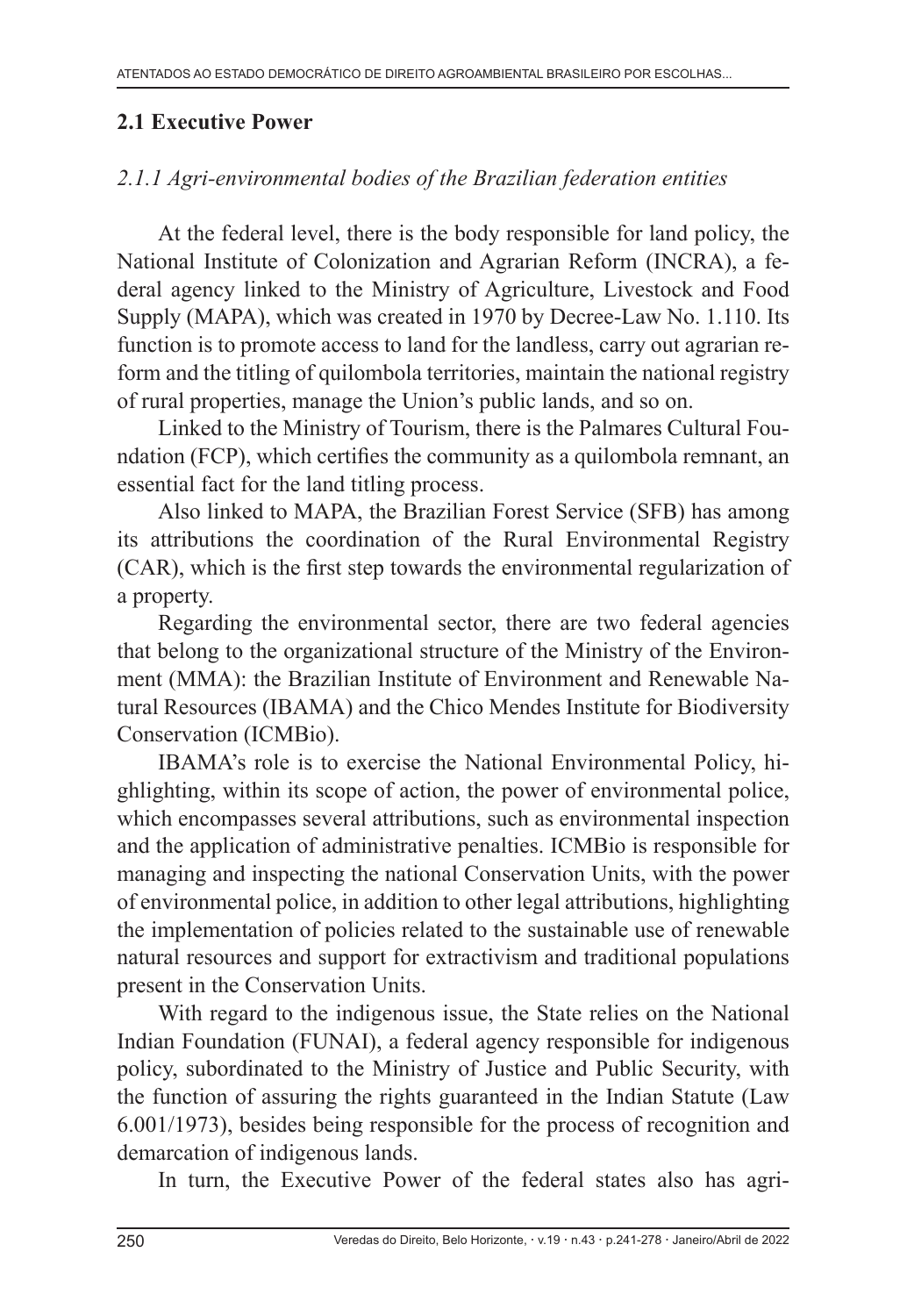environmental bodies. All of them have their land and environmental bodies, secretariats for environmental sustainability, etc. This can be illustrated from the experience of two states: Pará and Maranhão.

In Pará, the land body is the Land Institute of Pará (ITERPA), whose purpose is to carry out the land regularization of the State and the titling of quilombola territories, among others. There are also: (a) the State Secretariat for the Environment and Sustainability (SEMAS), responsible for environmental policies; (b) institutions for monitoring and repressing environmental crimes, such as the Environmental Police Battalion (BPA/ PA), and the Specialized Division for the Environment and Animal Protection (DEMAPA), which is responsible for covering some specialized police stations, such as the Police Station for Agrarian Conflicts (DECA), the Police Station for Repression of Crimes against Fauna and Flora, and the Police Station for Repression of Pollution Crimes and Other Environmental Crimes.

The State of Pará also has the Institute for Forestry Development and Biodiversity of the State of Pará (IDEFLOR-BIO), which is in accordance with Law No. 11.284/2006, on the Management of Public Forests. IDE-FLOR-BIO is responsible for managing forest policies and the preservation, conservation and sustainable use of biodiversity, flora and fauna.

Maranhão has a similar organizational structure. The body in charge of agrarian policy, the Institute of Colonization and Lands of Maranhão (ITERMA), is linked to the State Secretariat for Family Agriculture (SAF). The State has the Secretary of State for the Environment and Natural Resources (SEMA) as responsible for the environmental portfolio, as well as the Environmental Police Battalion (BPA/MA) and the Environment Police Station (DEMA/MA) for the exercise of power of police in combating violations of environmental laws.

#### *2.1.2. Official assistance and research bodies for the agricultural productive sector*

In research, there is the Brazilian Agricultural Research Corporation (EMBRAPA), linked to MAPA, which aims to stimulate research for the production of knowledge and technologies that subsidize the country's agricultural development. Furthermore, it should support the Executive Power in the science and technology policies of the agricultural sector.

The assistance body is the Technical Assistance and Rural Extension Company (EMATER), present in the States of the Federation and the Federal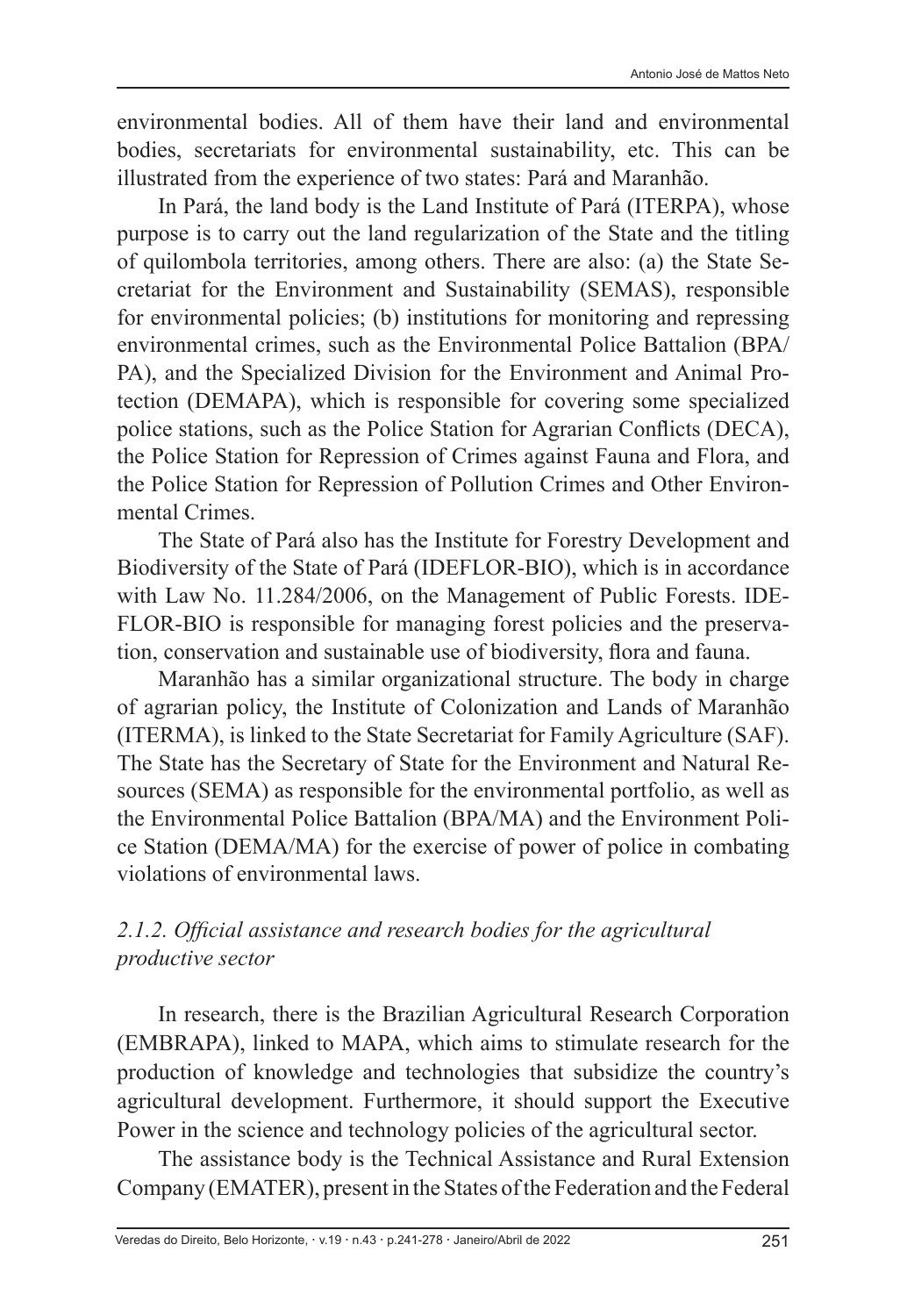District. In Pará, it is subordinated to the State Secretariat for Agricultural and Fisheries Development (SEDAP) and helps it both in the elaboration of technical assistance and rural extension policies and in the management of these policies for the improvement of agricultural production and the consequent improvement in conditions of life in the state rural sector.

### *2.1.3 Agri-environmental public policies*

Another issue to be debated within the scope of the Executive Power  $-$  federal, state or municipal  $-$  is public policies that are implemented as government programs and actions, in partnership or not with other public or private entities, for the fundamental rights to be respected.

At the national level, there are several public policies, such as the National Environmental Policy (PNMA), the National Environmental Education Policy (PNEA), the National Water Resources Policy (PNRH), the National Biodiversity Policy (PNB), the National Policy for Sustainable Development of Traditional Peoples and Communities (PNPCT), the National Policy on Climate Change (PNMC), the National Policy on Technical Assistance and Rural Extension (PNATER), and the National Policy on Agroecology and Organic Production (PNAPO), among other national programs and plans focused on the development and protection of the Brazilian agri-environmental sector.

# **2.2 Legislative Power**

The Federal Constitution contains the Chapter on Agricultural and Land Policy and Agrarian Reform, due to the concern about providing the country with a legal-political organizational structure in the agri-environmental matter. It contains paradigmatic topics, such as the Union's competence for expropriation for social interest for the purpose of agrarian reform, criteria for compensation for the expropriated land owner, definition of the social function of rural property, instruments for implementing agricultural policy, and others.

In its art. 225 and paragraphs, the Republican Constitution guarantees present and future generations the right to an ecologically balanced environment. In turn, in its arts. 231 and 232, the Constitution recognizes the fundamental rights of indigenous populations, and art. 68 of the Transitional Constitutional Provisions Act (ADCT) recognizes the domain of the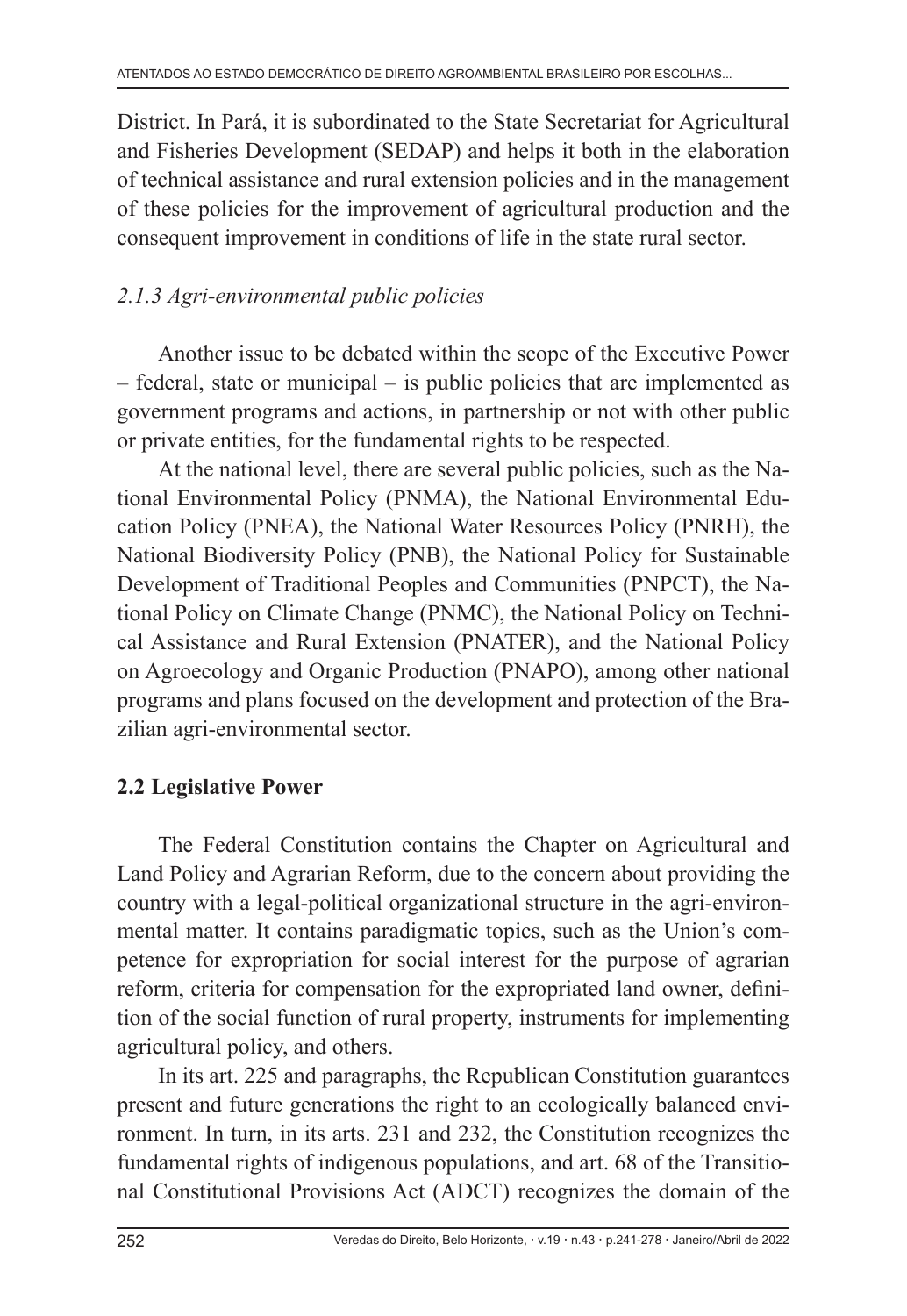lands occupied by the remnants of quilombola communities.

Infra-constitutionally, there is a legislative framework that reaffirms the construction of the apparatus of the Democratic Agri-environmental Rule of Law. It is possible to mention the following: Land Statute (Law No. 4.504/1964), which regulates rural properties for the purposes of agrarian reform and agricultural policy; Fauna Law (No. 5.197/1967); Indian Statute (Law No. 6.001/1973), which guides Brazilian indigenist policy; Law No. 8.171/1991, which deals with agricultural policy; Law No. 8.629/1993, which deals with agrarian reform; Environmental Crimes Law (No. 9.605/1998); Forest Code (Law No. 12,651/2012), and Law No. 9.985/2000, which establishes the National System of Nature Conservation Units (SNUC), among others.

#### **2.3 Judicial Power**

Creating a specialized justice for the agrarian demand is an old flag of jurists in Agri-environmental Law in Brazil. In the 1988 National Constituent Assembly, many proposals were debated; the one that was accepted resulted in art. 126 of the Constitution, which places agrarian justice as an appendix of the Judicial Power in the federal states, and not with specialized jurisdiction in agri-environmental matters, as Brazilian agrarian justice has always intended (MENDONÇA, 1982).

The aforementioned art. 126, head provision, establishes: "For the settlement of conflicts relating to land property, the Court of Justice shall propose the creation of specialized single-judge courts, with exclusive competence for agrarian matters" (MATTOS NETO, 2018, p. 393).<sup>6</sup>

In obedience to the constitutional mandate, all States of the Federation organized themselves and instituted their respective agrarian courts based on the systematization of each of their state Constitutions.

At the federal level, agrarian courts were created according to the pressing need of each region. Such courts have environmental and agrarian

Veredas do Direito, Belo Horizonte, · v.19 · n.43 · p.241-278 · Janeiro/Abril de 2022 253

<sup>6</sup> Refer to. It deserves criticism: (a) the term "conflicts relating to land property" is inappropriate, as the correct term would be "conflicts relating to agrarian matters", since the word "land" denotes the physical space, while "agrarian" comprises all the economic, social and cultural issues involved with the land; (b) Agrarian Justice is structured in the state Judicial Power; in view of this, the presence of specific technicians, such as cartographers, would be necessary for the best solution of the agrienvironmental deal; however, the Member States would not have the financial resources to have all this technical support; (c) the term "specialized single-judge courts" appears without an explanation, which is why it would be possible to deduce that this "specialized single-judge courts" would be the State Capital, due to the hierarchy, but clearly this is not the case, since the agrarian activities take place in the rural part of the state inland (MATTOS NETO, 2018, p. 393, et seq.).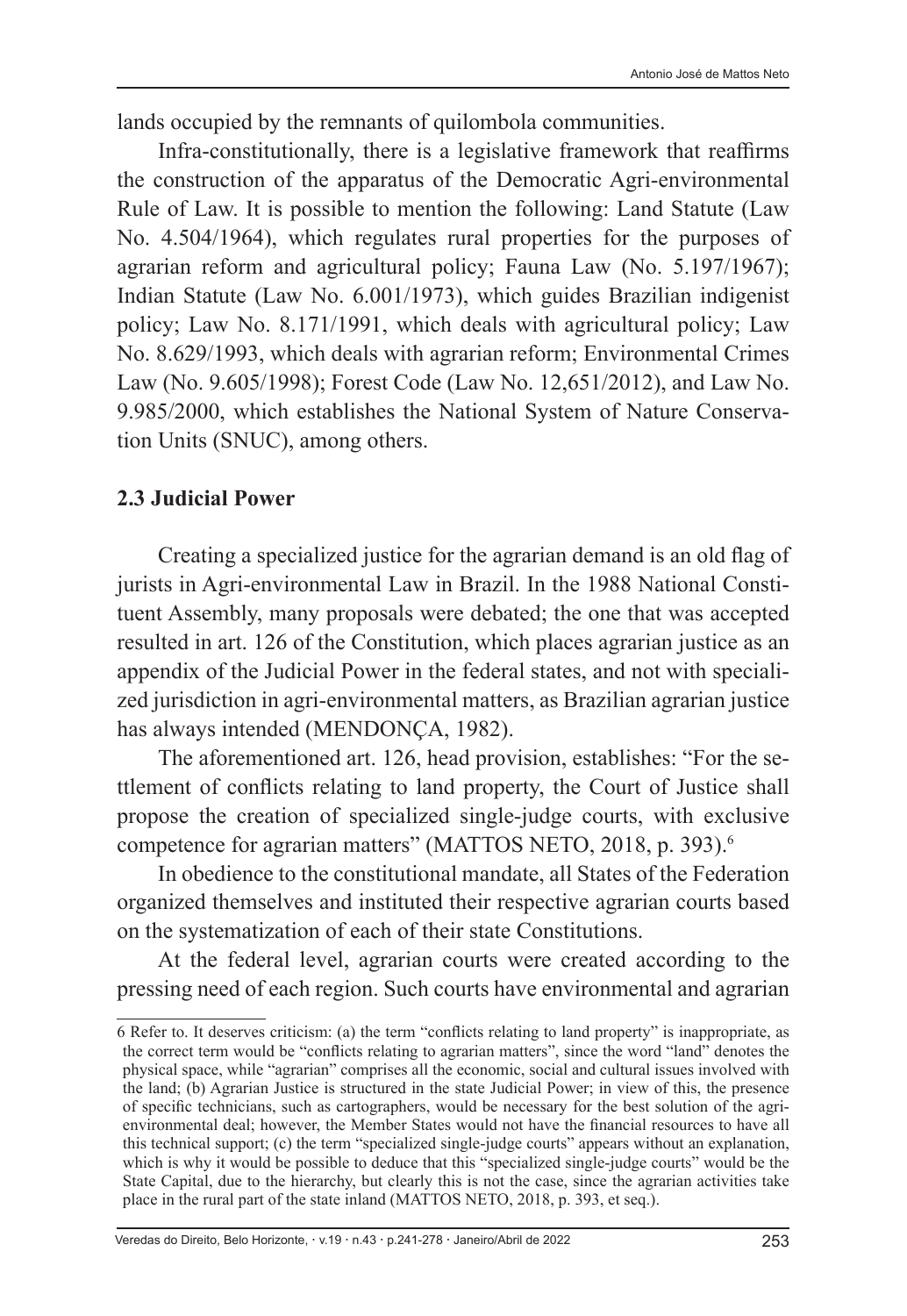competences, as, for example, in the states of Amazonas, Pará, Bahia, Minas Gerais, Paraná, Rio Grande do Sul, among others (FREIRE, 2013).

#### **2.4 Agrarian Ombudsperson's Office**

The Union created the State institution called National Agrarian Ombudsperson's Office, linked to INCRA, aimed at acting in the reception and mediation of collective agrarian disputes when the Union's presence is required.

In the structure of the Judicial Power of several States, the Agrarian Ombudsperson's Office was created, responsible for elaborating and coordinating the agrarian policy, as well as for preventing land conflicts and operating in rural environmental and social issues by means of projects that reduce violence in the countryside, always working in partnership with the Judicial Power and the Public Ministry in demands of a collective agrarian nature.

### **2.5 Essential functions to Justice: Public Ministry and Public Defender's Office**

Other fundamental institutions to the Democratic Rule of Law are the Public Ministry and the Public Defender's Office. The Public Ministry participates in the defense of the environment and quilombola communities; in legal proceedings of: agrarian adverse possession, expropriation of lands for social interest for the purposes of agrarian reform, and protection to the rights and interests of indigenous populations, or even through Public Civil Action to protect any of those interests.

The Public Defender's Office is responsible for providing full and free legal, judicial and extrajudicial assistance to needy citizens. It operates within the scope of the Union and the Member States, and is one of the legitimate ones to propose Public Civil Action to defend a healthy environment. In a broad sense, damage to the environment is responsible for harming the community, and it is the financially vulnerable who are under the protection of the Defender's Office.

As an example, it is possible to mention, in the State of Pará, in the Superior Council of the Public Defender's Office Resolution (CSDP) No. 64/2010, the creation of the Nucleus of Public Agrarian Defenders (NDPA), and five Public Agrarian Defenders of the State, covering five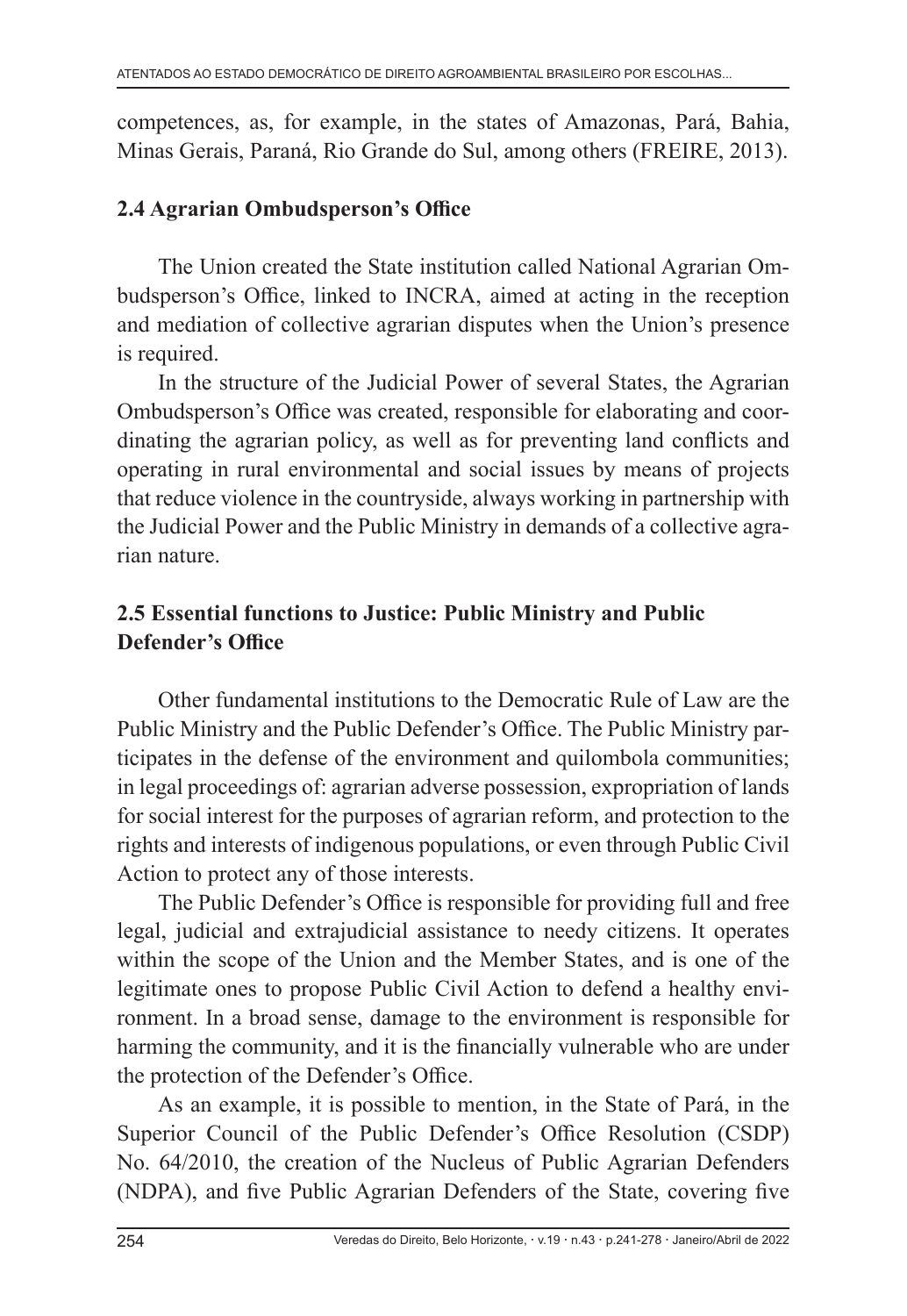regions, with headquarters in the Municipalities of Castanhal, Santarém, Marabá, Altamira and Redenção, following the same logic as the Agrarian Courts and State Prosecutors of the state of Pará.

The NDPA, together with the Agrarian Public Defenders' Offices, has the purpose of assisting and supporting landless rural workers, small rural producers, indigenous peoples, remaining quilombola communities, people affected by dams, rubber tappers and riverside population, that is, social characters in vulnerable position that act socially, culturally and economically in the agri-environmental sector.

From the perspective above, on the presence of bodies, institutions and legislation in the agri-environmental sector, present in the three powers that constitute the Brazilian State, there is no doubt that a genuine Democratic Agro-environmental Rule of Law is configured.

### **3 TRAGIC CHOICES IN THE DEMOCRATIC AGRI-ENVIRONMENTAL RULE OF LAW**

The State policy for Brazilian agri-environmentalism designed by the Constitution values explicitly the plurality of rural people, traditional populations, work and rural productive forces, the environment, the right to private land ownership ‒ through agrarian reform and other means used to make access to land easier, preferably for those who need it to work and survive – and many other agri-environmental values that materialize the implementation of public policies to build a free, fair and solidary society, and which guarantee sustainable development, eradicate poverty and marginalization, reduce social and regional inequalities and promote the good of all in rural areas, without prejudice related to origin, race, sex, color, age, and any other forms of discrimination. Metaphorically, it can be said that the Republican Constitution waved an "Alice's wonderland" before the Brazilian rural sector.

However, the Brazilian government policy installed from the 2019- 2022 presidential term despised those values of the constitutionally foreseen State policy and started to implement plans and actions that value exclusively the private initiative, abandoning the protagonism of traditional populations and family farming, the environment, public and administrative policies that guarantee the vulnerable individuals' sustainability in the agri-environmental sector, as well as the other constitutional objectives that establish the Democratic Agri-environmental Rule of Law, and that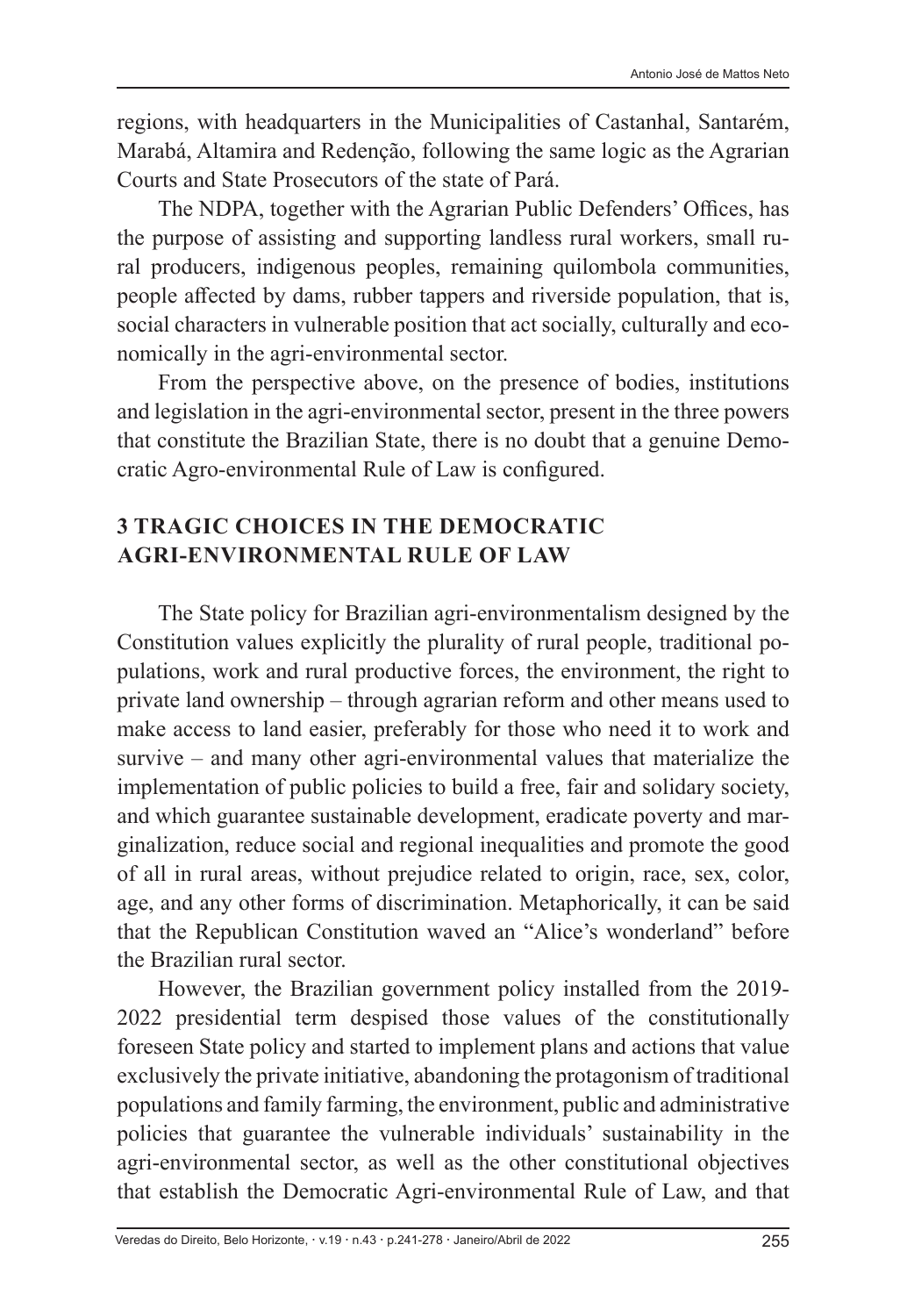wonderland intended by the legislator gradually became a true Dante's inferno, which is presented below.

# **3.1 Disregard for public policies favorable to traditional populations (indigenous and quilombola)**

There are several ways and aspects that government policy uses to weaken public agri-environmental policies. With regard to the indigenous issue, Provisional Measure (MP) No. 886/2019 transferred the legal attribution of demarcation of indigenous lands from FUNAI to MAPA. This MP was the subject of four Direct Actions of Unconstitutionality (ADIs 6.062, 6.172, 6.173 and 6.174) in the Federal Supreme Court (STF), which suspended the normative effectiveness of this specific section that governs territorial demarcation (BRAZIL, 2019a).<sup>7</sup>

In turn, Resolution No. 4 of FUNAI Board of Directors (CIMI, 2021), which established more restrictive hetero-identification criteria and made it difficult to recognize and identify people as indigenous, became the target of the Argument of Noncompliance with a Fundamental Precept (ADPF) No. 709 and was also suspended by the STF (BRASIL, 2021b).<sup>8</sup>

8 Refer to. […]. 2. I suspend FUNAI Resolution No. 4/2021, since, by imposing hetero-identification criteria on indigenous peoples, linked to the territory and to scientific and technical criteria not specified, it violates art. 231 of the Constitution, art. 1, 2, of ILO Convention 169 and the provisional

<sup>7</sup> Refer to. 1. The transfer of competence for the demarcation of indigenous lands was originally the subject of MP 870/2019, challenged through ADI n. 6062, Judge-Rapporteur Justice Luís Roberto Barroso. The provisional remedy was rejected, among other reasons, because the restructuring of the organs of the Presidency of the Republic fell within the discretion of the President of the Republic, as well as because the provisional measure was under the consideration of the National Congress. However, the Congress rejected the transfer of the competence in question to MAPA. 2. MP 886/2019 re-edits the rule rejected by the National Congress and does so in the same legislative session in which it was in force and in which it was rejected, which constitutes a violation of the literal content of art. § 10 of the Constitution, as well as of the principle of separation of powers. Precedents: ADIs 5.709, 5.716 and 5.717, Judge-Rapporteur Justice Rosa Weber. The same logic that recommended deference to the actions of the Congress, when considering the previous provisional remedy, imposes the granting of the provisional remedy in this action. Demonstrated plausibility of the right. 3. Danger configures in the delay, due to the lack of definition of competence to deal with the demarcation of indigenous lands, which has lasted for six (6) months, a circumstance that can give rise to the frustration of the constitutional commandment that guarantees indigenous peoples the right to the areas they occupy, endangering the preservation of their communities (art. 231, FC). 4. Provisional remedy granted, to suspend art. 1 of MP No. 886/2019, with regard to the expressions: (i) "indigenous lands", contained in art. 21, XIV; (ii) "and the lands traditionally occupied by indigenous peoples", contained in art. 21, § 2°; and (iii) "observing the provisions of item XIV, head provision, and § 2 of art. 21", contained in art. 37, XXI. 5. The rejection of MP no. 870/2019 by the National Congress and the provisional remedy now granted imply the maintenance of FUNAI's link to the Ministry of Justice, and it is responsible for protecting and promoting the indigenous peoples' rights and complying with the constitutional mandate of demarcating their lands. 6. Thesis: "Under the express terms of the Constitution, the reissue, in the same legislative session, of a provisional measure that has been rejected is forbidden". With this provisional remedy being granted, the previous normative treatment remains, with the link between FUNAI and the Ministry of Justice" (BRASIL, 2019a).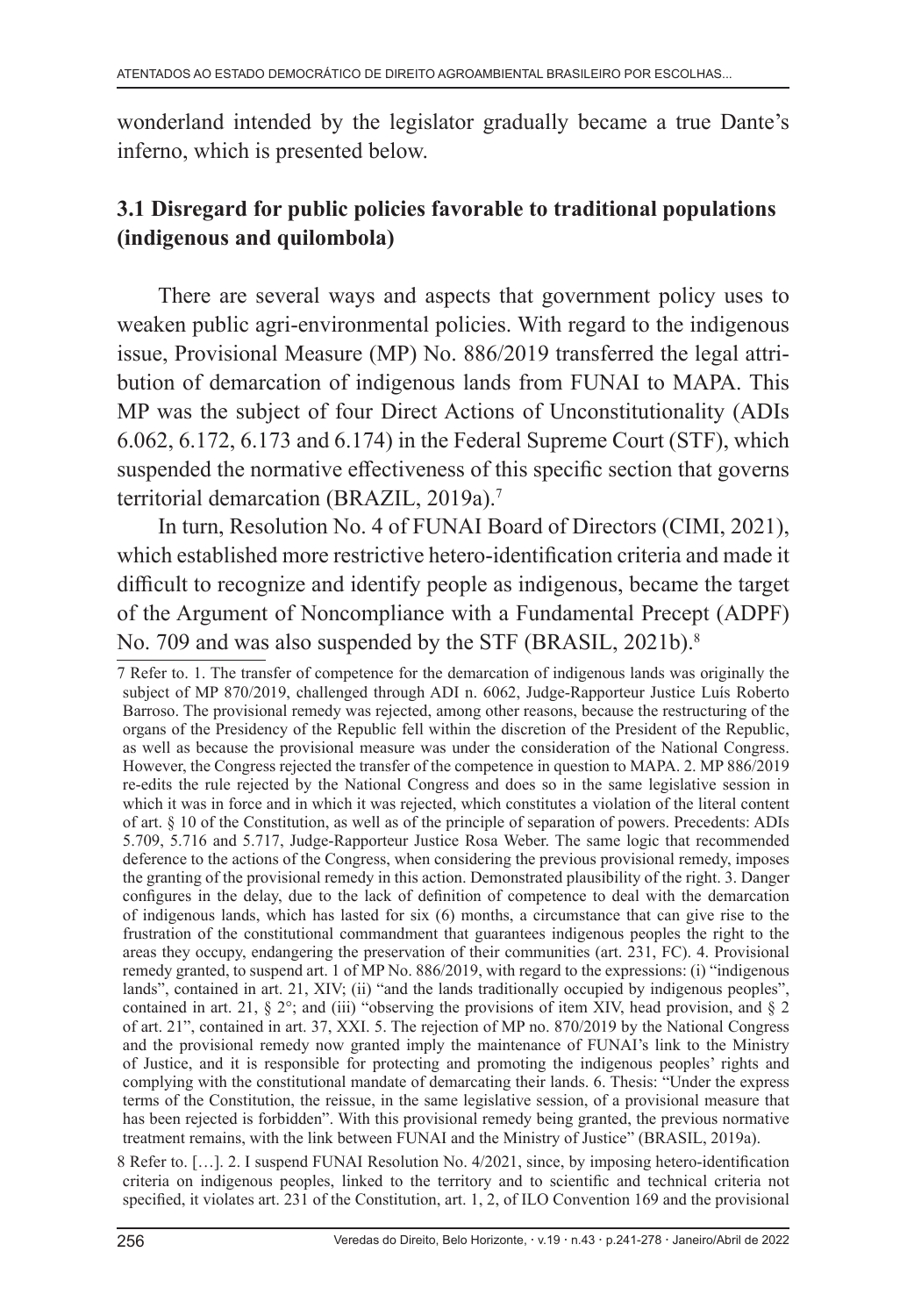In this ADPF, in May 2021, an early interlocutory relief was requested because miners invading the Yanomami and Munduruku indigenous lands were attacking the life and safety of the tribes and destroying their natural resources, which was granted by the Judge-Rapporteur Justice Luís Roberto Barroso. He ordered the Federal Police to protect those indigenous areas, with the deployed personnel remaining on indigenous lands as long as there is a risk (BRASIL, 2021b).

Federal bodies that have an institutional duty to protect indigenous populations and the environment, such as FUNAI and IBAMA, have issued Normative Instructions that weaken people and the legal assets they should constitutionally protect. See Normative Instruction No. 1/2021, jointly issued by FUNAI and IBAMA, which allows the creation of partnerships, through associations between indigenous and non-indigenous people, in order to exploit economically lands traditionally occupied by indigenous people. However, such Normative Instruction was not previously submitted to the consultation of the interested indigenous populations, as stipulated in Convention No. 169 of the International Labor Organization (ILO).

FUNAI Normative Instruction (IN) No. 9/2020 is of the same nature, and governs the application, analysis and issuance of the Declaration of Recognition of Limits. This is intended to provide private owners or possessors with certification that the limits of their private property respect the limits of approved indigenous lands, indigenous reserves and fully regularized indigenous domain lands.

The fact is that said IN is silent on the issue of the Declaration of Limits in cases of indigenous lands that are still in the process of demarcation and, therefore, not homologated, which, inevitably, will generate overlapping of certification of private lands on traditional indigenous lands, because, according to this IN, the indigenous lands in the process of demarcation are no longer part of the Land Management System (SIGEF), linked to INCRA, and of the Rural Environmental Registry System (SICAR), linked to the SFB, whose control systems aim to avoid exactly such overlapping of lands between individuals and indigenous people (BRASIL, 2020b).<sup>9</sup>

remedy granted by this Court. […]. Recurrent: Articulation of the Indigenous Peoples of Brazil (Apib) and others (BRASIL, 2021b).

<sup>9</sup> Refer to. […] FUNAI maintains and/or includes on SIGEF and SICAR, as well as considers, in the issuance of the Declaration of Recognition of Limits, in addition to homologated indigenous lands, fully regularized indigenous domain lands and indigenous reserves, indigenous lands under the area of jurisdiction of the Judicial Subsection of Redenção-PA in the process of demarcation in the following situations: area under study of identification and delimitation; delimited indigenous land (with limits approved by FUNAI); declared indigenous land (with the limits established by the declaratory ordinance of the Minister of Justice); indigenous land with use restriction ordinance for the location and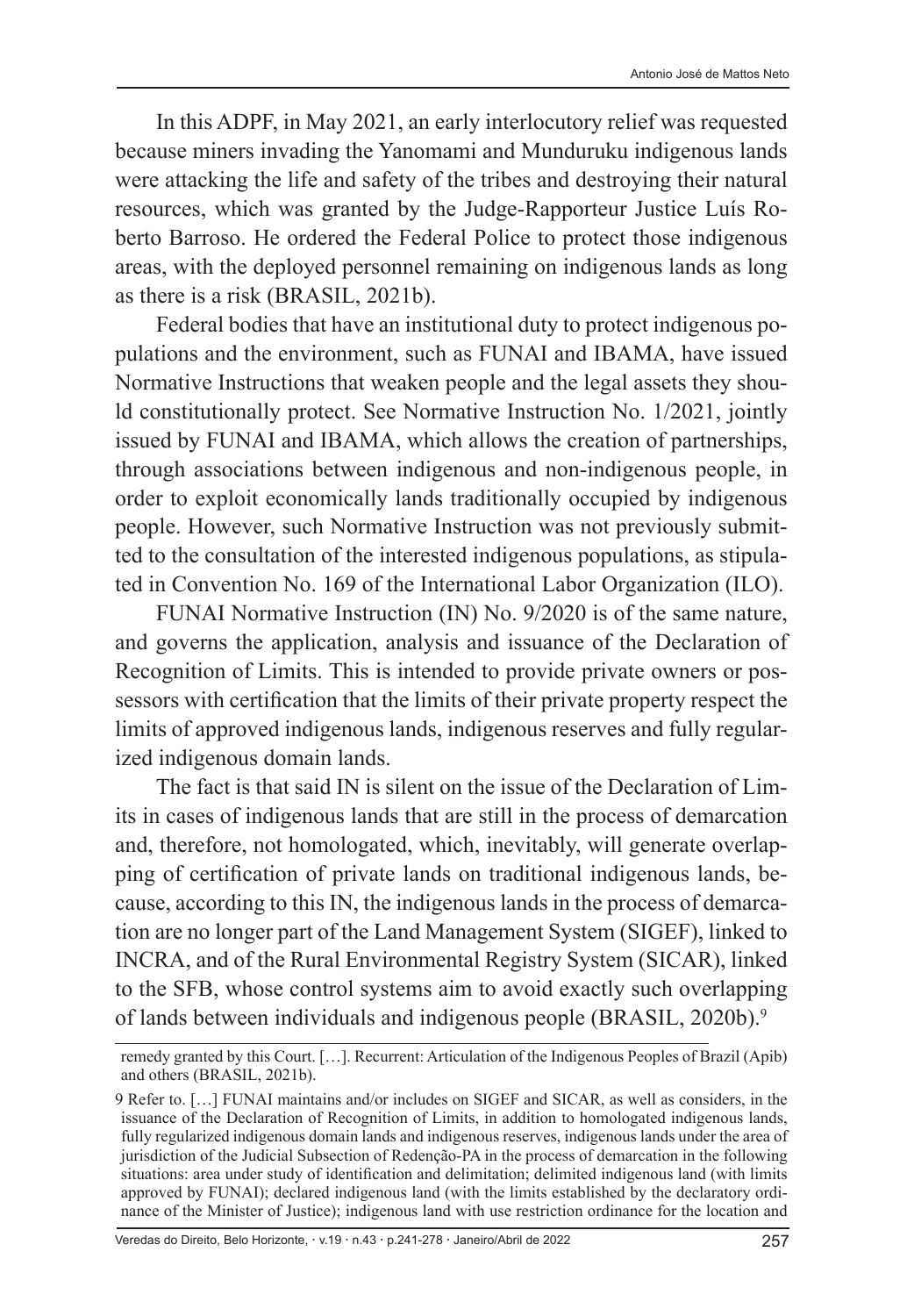The current anti-indigenist policy is marked by the absence of demarcation of indigenous lands (CIMI, 2022) and by the low federal budget for 2021, which weakens the actions of respect for and protection to the indigenous peoples' rights and the improvement of FUNAI infrastructure (VETOS DO BOLSONARO…, 2021).

In fact, the federal government's actions disregard the values contemplated constitutionally in favor of indigenous peoples. Indigenous territorial rights are characterized in the Constitution so that they have permanent possession in order to support the development of their productive activities, the protection of the resources necessary for their well-being and, above all, their physical and cultural reproduction (art. 231, § 1) (BENJAMIN, 2015, p. 282). This original right is invisible to the federal government's eyes.

The same logic of contempt applies to quilombola communities, since no quilombola area was recognized by the current federal government and the respective federal budget was the lowest in 10 years (COMISSÃO DE DIREITOS HUMANOS…, 2020; LOPES, 2021; STÉDILE, 2020).

The large reduction in budget values for federal public policies in the agri-environmental sector in favor of the less favored impacted ongoing projects and those that were planned. This was the case with the Food Acquisition Program (PAA), which guarantees small farmers the purchase of their production by the government and encourages the production of healthy foods, among many others (GOVERNO CORTA…, 2019).

The contempt for public policies protecting indigenous people and quilombolas violates the legal principle of consideration and respect for Brazilian socio-environmentalism, constitutionally established, which characterizes a truly tragic choice for the Democratic Agri-environmental Rule of Law.

# **3.2 Abandonment of programs in favor of the less favored in the agri-environmental sector**

One of the first public policies affected was the Technical Assistance and Rural Extension Program, as its 2020 budget was reduced by 57% compared to 2019, which affected both ongoing and planned projects. The PAA, responsible for guaranteeing small farmers the purchase of their production by the federal government and for stimulating the production of healthy food, also had a budget cut: the program already received R\$ 1

protection of isolated indigenous people; […] (BRASIL, 2020b).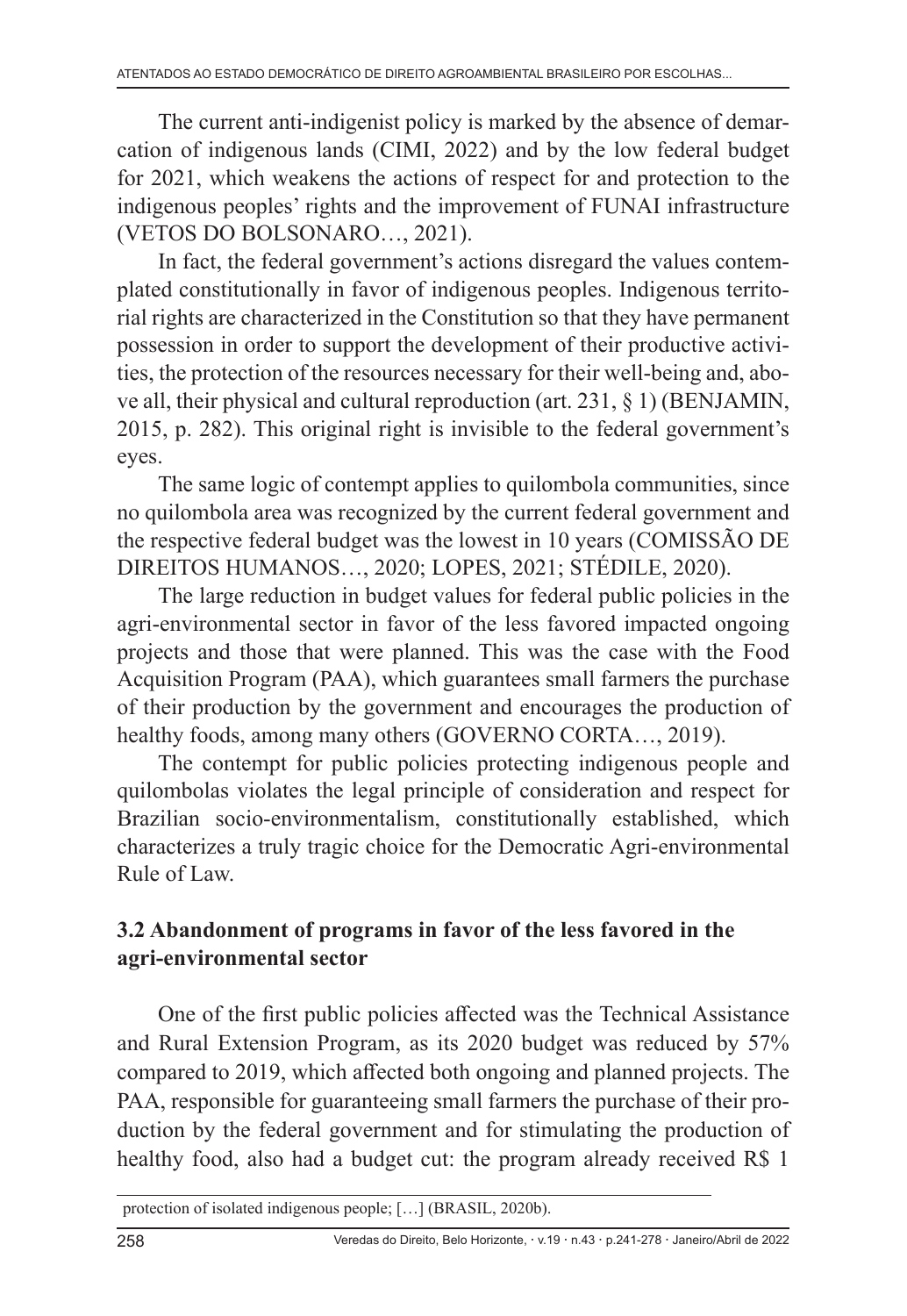billion per year, but in 2019 the investment was of only R\$ 92 million (STÉDILE, 2020).

The National Rural Housing Program (PNHR) and the *Minha Casa Minha Vida* Program (MCMV Entidades), which provided rural housing, were other victims of the federal Dante's inferno, as they were deactivated, thus increasing the rural housing deficit ( DÉFICIT HABITACIONAL…, 2019).

With the intention not to carry out new expropriations for social interest for the purpose of agrarian reform, in 2020, the National Program of Education in Agrarian Reform (PRONERA), aimed at training students in rural settlements, was suspended due to the extinction of the General Coordination of Rural Education and Citizenship, which managed the program (CALDAS, 2020). With the end of this type of rural education, the natural consequence is that education as a fundamental right of Brazilian citizenship is violated in its integrity of constitutional purposes, revealing the ineffectiveness of fundamental rights.

As for the agrarian reform policy, from 2019 on INCRA had the worst performance in the last 20 years (BRAGON, 2020). With the inexistence of new agrarian reform processes, the suspension of the existing agrarian reform and the extinction or interruption of programs to encourage rural workers, public policies that honor the principle of minimum family size or minimum area of rural property are shaken, in addition to damaging the constitutional principle of non-setback of Brazilian citizenship.

#### **3.3 Contempt for the environment**

In 2019, Federal Decree No. 9.759 allowed the MMA to extinguish collective consultative bodies in which civil society had representation and which aimed, in their respective competences, to address issues of concern to the environment. The aforementioned Decree was the target of the Direct Action of Unconstitutionality (ADI) n. 6.121, by which the Federal Supreme Court decided on its partial suspension *in limine*. 10

The Federal Decree No. 9.760/2019 instituted a greater

Veredas do Direito, Belo Horizonte, · v.19 · n.43 · p.241-278 · Janeiro/Abril de 2022 259

<sup>10</sup> Refer to When the partial legal plausibility of the claim arises and the risk of maintaining the attacked normative framework with full effectiveness, it is necessary to grant a provisional remedy, suspending it. Normative competence – public administration – collective bodies – legal provision – extinction – parliamentary approval. Considering the principle of separation of powers, the extinction – by act unilaterally edited by the President of the Republic – of collective bodies that, with mention in law in a formal sense, enable popular participation in the conduct of public policies – even when absent, it expresses "indication of its competences or of the members that compose it" – conflicts with the Federal Constitution (BRASIL, 2019b).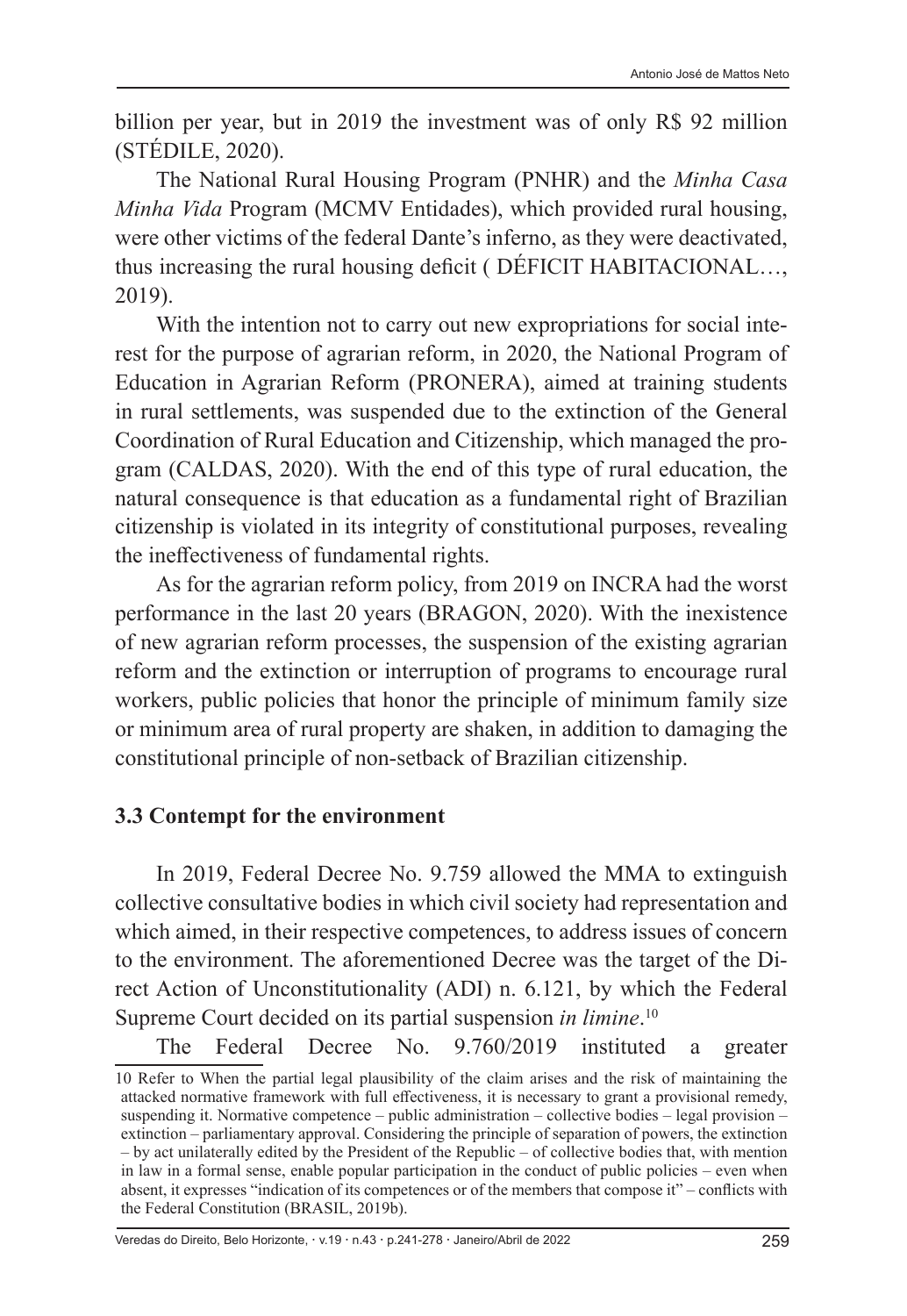bureaucratization in the application of environmental fines by creating another instance to judge infraction notices at IBAMA: the Environmental Conciliation Center. Under the new *iter*, the offender may opt for conciliation, suspending the fine collection process until the hearing is held. However, there is no deadline for carrying it out, which makes scheduling the conciliation unfeasible.

Likewise, the National Environment Council (CONAMA) underwent changes with Federal Decree No. 9.806/2019, which altered its composition and functioning, with a drastic reduction in the number of members and members from civil society. Institutions such as ICMBio and the National Water Agency (ANA) are no longer part of the advisory body. The result of the change is that civil society was unable to assert its interests.

Law No. 13.971, of 12/27/2019, which establishes the Union's Pluriannual Plan for the period 2020-2023, allocated R\$ 140 billion to an environmental axis. However, when the budget was divided, R\$ 133 billion, that is, 98.5% of the total was reserved for sustainable livestock under the command of MAPA, and the rest was destined for the MMA (POLÍTICA AMBIENTAL…, 2019).

In February 2020, by Federal Decree No. 10.239, the National Council for the Legal Amazon, body responsible for implementing public policies for the Amazon region, was transferred from the jurisdiction of the MMA to the Vice-Presidency of the Republic, occupied by an Army general. The new composition of the Council is emblematic, thanks to the presence of 19 military personnel and four delegates from the Federal Police, not counting representatives from IBAMA, ICMBio, FUNAI, state governments, and from civil society. The body has definitely become a militarized niche for national security (VALENTE, 2020).

The constitutional ideals of the primacy of the environment as a fundamental value of the Democratic Rule of Law and the resignification of Brazilian citizenship was disfigured and lacking in contemporary legal principles inspired by the democratic air at the dawn of the country's redemocratization. Consequently, the Brazilian Democratic Agri-environmental Rule of Law was weakened by the sequenced blows dealt by legal and administrative measures of discredit to the protection of the environment.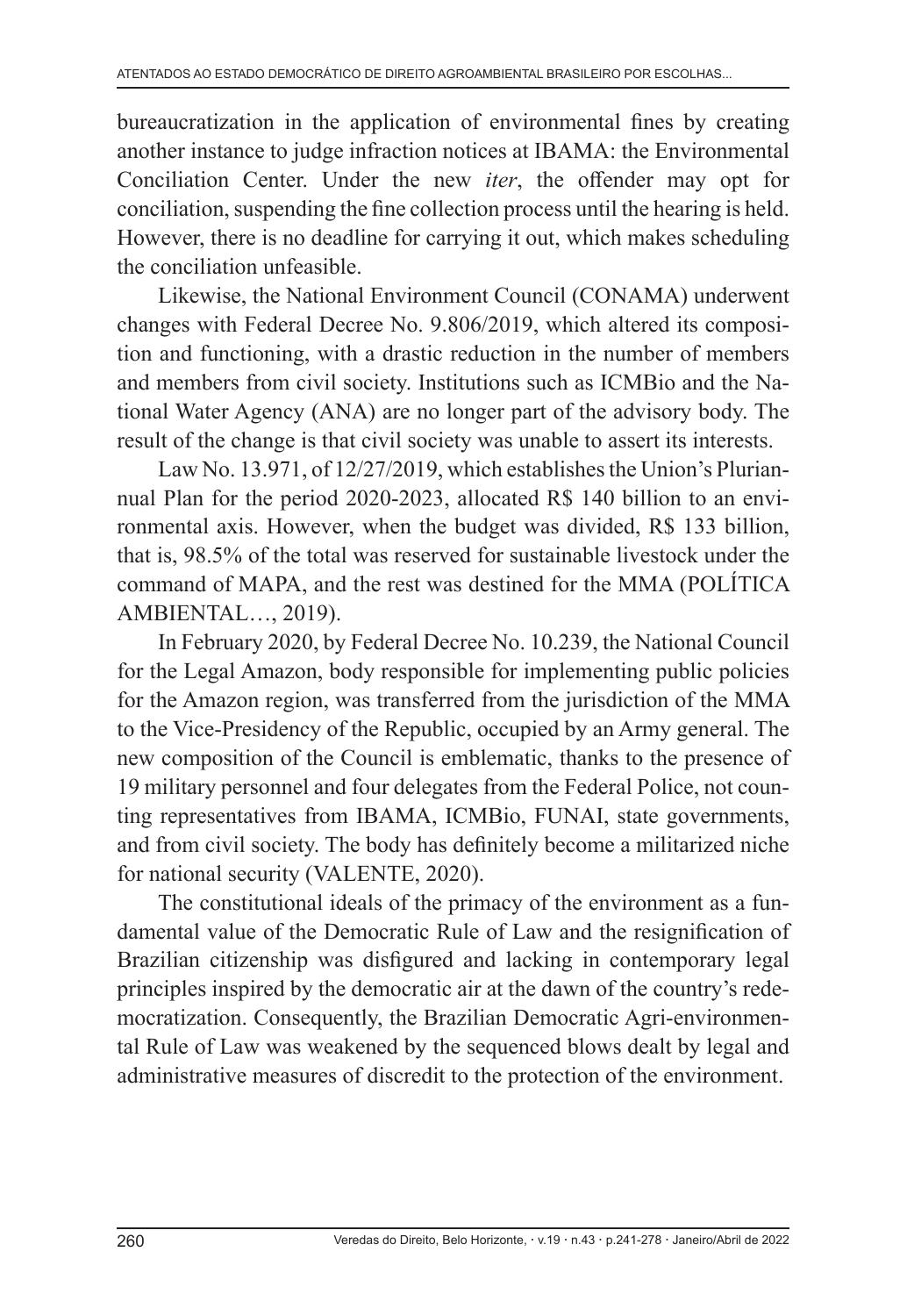#### **3.4 Dismantling of land and environmental bodies (INCRA, IBAMA, ICMBio)**

In 2019, censorship rules were instituted for agri-environmental bodies, such as IBAMA Ordinance No. 2.534/2019 and Ordinance No. 560/2020, which prohibited the municipality from providing information to the press directly, and ICMBio Ordinance No. 151/2021, which submits the publication of scientific works produced by researchers of the body to the authorization of a higher authority (BRASIL, 2019c; 2020a; 2021a). The aforementioned ordinances are classified as the "Gag Law".

In April 2019, the Federal Executive Power disallowed an IBAMA operation in the Jamari National Forest (FLONA) in Rondônia, establishing that the new rule would be not to destroy or render useless instruments seized during the environmental inspection, which had been done until then, when the measure proved to be necessary. Its performance was supported by Decree No. 6.514/2008, then in force (CAMPOREZ, 2019).

The same police power in relation to a better destination of the machinery seized in illegal situations was conferred on ICMBio employees. However, in July 2019, a draft Circular Memorandum was published by the Institute's management, removing the autonomy of inspectors to burn the equipment, and the destruction have to be authorized by the Institute's Inspection Coordination, located in Brasília (ICMBIO TIRA…, 2019).

Due to the constant internal crises in the management, the experienced board of the body asked for resignation and, in its place, military police officers of the State of São Paulo, without technical experience in the management of conservation units, were appointed.

Contrary to the application of environmental fines, government policy, in 2021, issued Normative Instructions No. 1 and 2, in a joint action between MMA, IBAMA and ICMBio, in order to regulate the federal administrative process for the establishment and investigation of administrative infractions resulting from environmental violations.

Normative Instruction No. 2 changes IN no. 1 and, among so many changes, it further bureaucratized the *iter* of the administrative process for the application of the fine, including the submission of the factual finding and the legal framework to an authority superior to the inspector of the assessment, which, in practice, has paralyzed the application of environmental fines.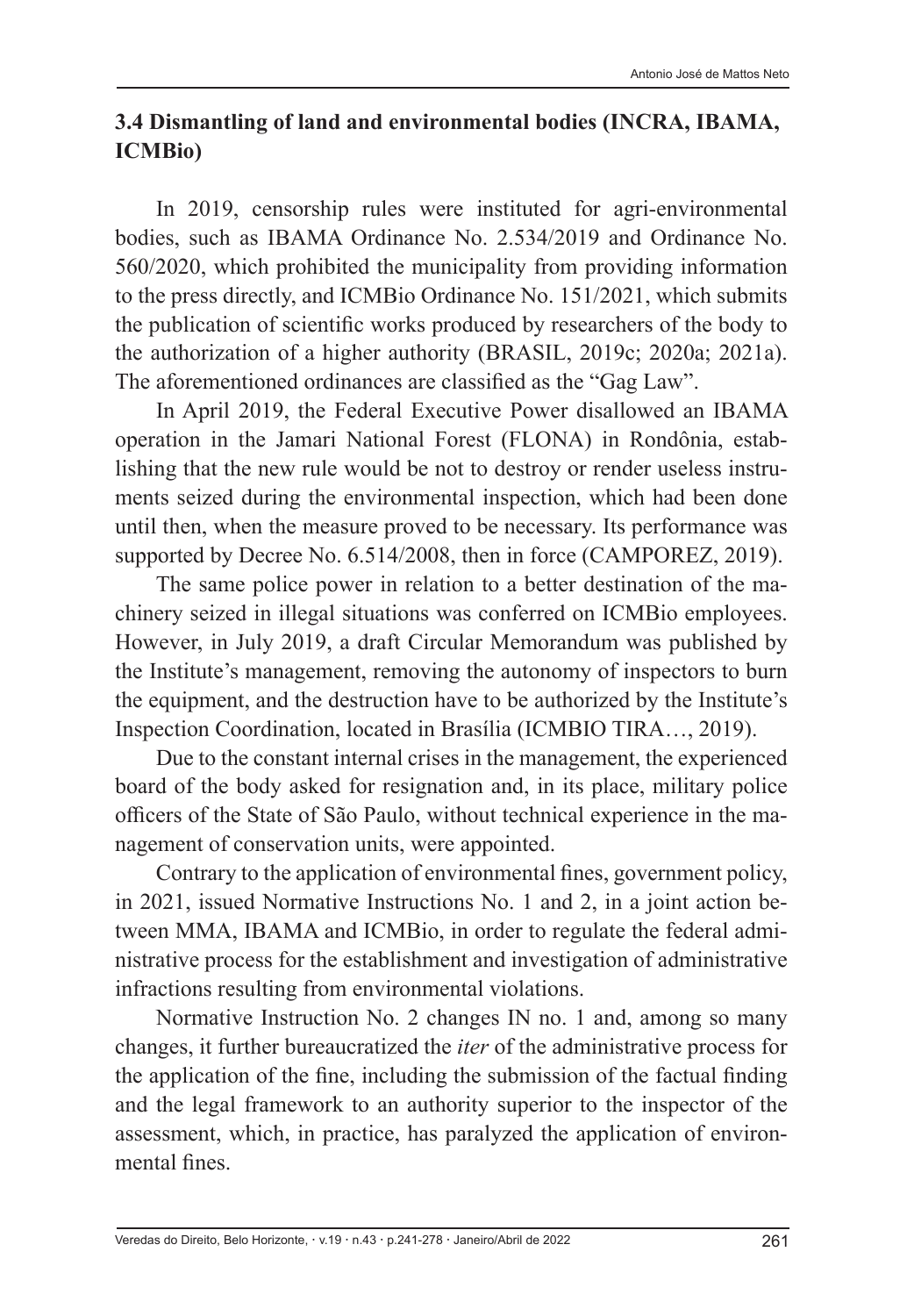Regarding the budget issue, ICMBio and IBAMA also suffered a drastic reduction in funding, which had a great impact on the creation, implementation and management of Conservation Units, environmental inspection and prevention and combat of forest fires (RODRIGUES, 2019).

At INCRA, the budgetary reality is no different from that of other environmental bodies: a decrease in funds in 2020 and more scarcity in 2021 (VETOS DO BOLSONARO…, 2021).

The federal government practice of weakening the administrative and organizational structures of the competent environmental inspection bodies in addition to reducing the respective inspections constitutes a choice that tragically threatens environmental sustainability and a healthy quality of life, stipulated in the constitutional project, to contradict the principles of contemporary law.

### **3.5 Land regularization**

In 2020, the Special Secretariat for Land Affairs (SEAF) and INCRA issued Joint Ordinance No. 1, regulated by INCRA Normative Instruction No. 105, which launched the *Titula Brasil* Program, attributing to the Municipalities the land regularization of Union's areas, under the justification of reducing costs and speeding up the regularization process. Such a choice threatens to unprotect the vulnerable part of the rural population, such as traditional populations, who have land as a means of living, survival and physical and cultural reproduction. Likewise, it makes environmental protection vulnerable, enabling, for example, the regularization in Conservation Units (OLIVEIRA, 2020; GIOVANAZ, 2021).

In the same sense of exclusion, the initiative of new agrarian reform projects in the country has been paralyzed completely, with a drastic reduction in the settlement of families in ongoing projects (INCRA, 2021), which ratifies the official speech of the current government that will not regulate the Constitutional Amendment that provides for the expropriation of land where there is work analogous to slavery or illegal planting of psychotropic plants (A RURALISTAS…, 2021).

The change in domestic legislation for the implementation of land regularization has brought absolute insecurity and danger to the traditional populations' lives. The practice has portrayed the struggle for land owner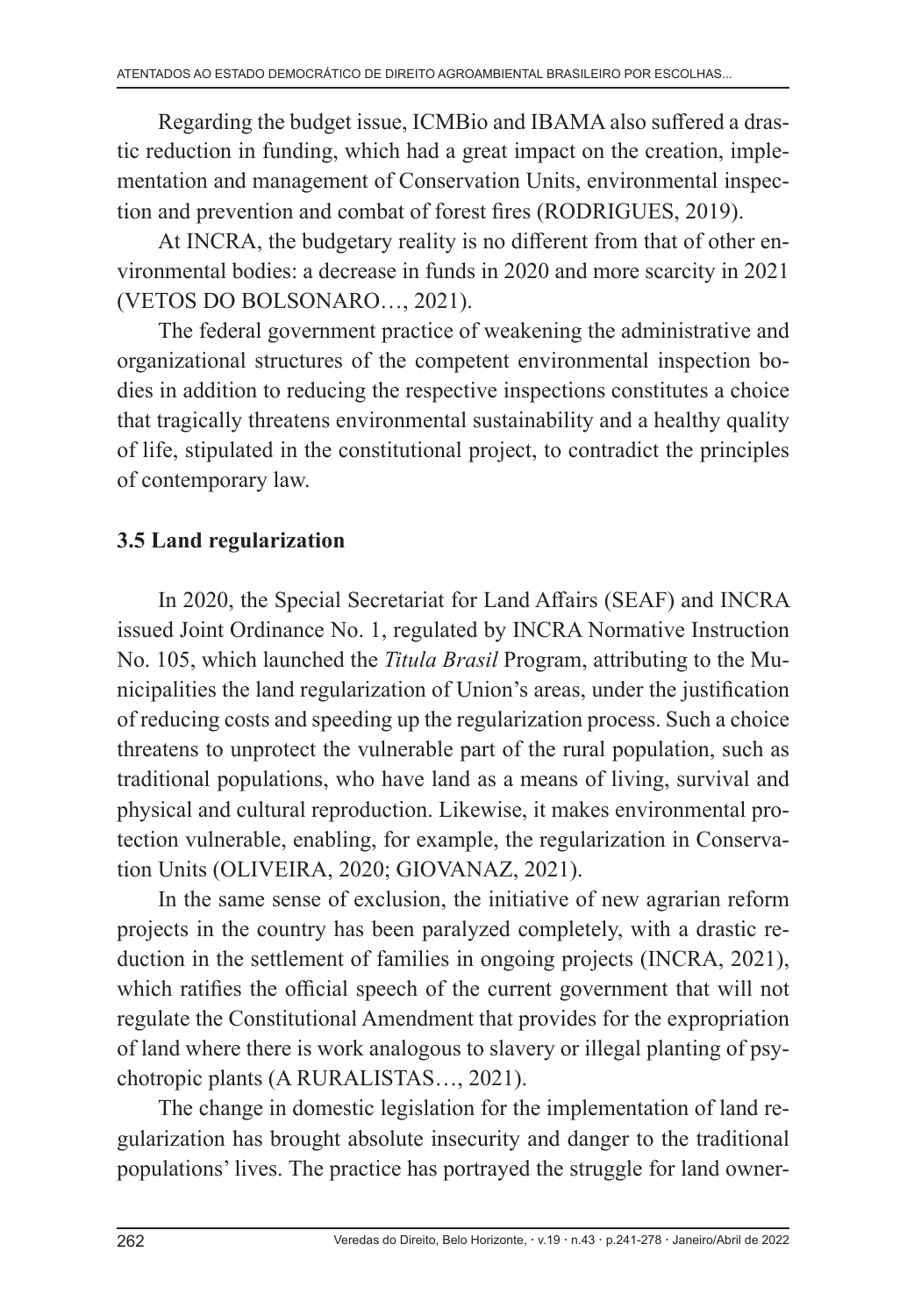ship through the constant attacks that the squatters have perpetrated with arrangements of attempts at land regularization in areas protected by the National System of Nature Conservation Units and indigenous lands.

# **3.6 Burn and deforestation of the Amazon rainforest national heritage**

The current government's view of the Amazon is symptomatic: a stock of land ready to be commercialized, with forest and mineral deposits ready to be explored! (BOLSONARO…, 2018).

Deforestation in the Amazon, according to data from the Project for Monitoring Deforestation in the Legal Amazon by Satellite (PRODES) of the Institute for Space Research (INPE) has increased alarmingly since 2019, surpassing the previous record of 2017 (BRASIL REGISTRA…, 2021; PRODES – AMAZÔNIA, 2021).

This increase is a reflection of the weakening of environmental governance, which ignores completely the Action Plan for the Prevention and Control of Deforestation in the Legal Amazon (PPCDAm), created in 2004 by the Permanent Inter-ministerial Working Group, through the Presidential Decree of 7/3/2003, and currently revoked by Decree No. 10.142/2019, which establishes the Executive Committee for the Control of Illegal Deforestation and Recovery of Native Vegetation, a new MMA collective body responsible for implementing the Plan.

The revoked Plan (PPCDAm) was fundamental for reducing deforestation in the Amazon Forest, mainly due to the growth of areas destined for Conservation Units and indigenous lands, and also for the implementation of the satellite monitoring system (Deter System), together with inspection actions (PASSO A PASSO …, 2019).

In February 2020, IBAMA's president, Eduardo Bim, issued the interpretative order No. 7.036,900/2020-Gabin to Normative Instruction No. 15/2011, which no longer requires authorization to export wood, resulting in forest products being accompanied only by the Document of Forest Origin (DOF) (NEVES; FUHRMANN, 2020).

Nevertheless, what actually happened was the release of timber exports illegally extracted from the Amazon Forest (BORGES; CAMPOREZ, 2020). In view of this reality, at the Federal Police's request, through the Federal District Representation in Petition No. 8.975 with the STF, the order No. 7.036.900/2020 was suspended *in limine* by Justice Alexandre de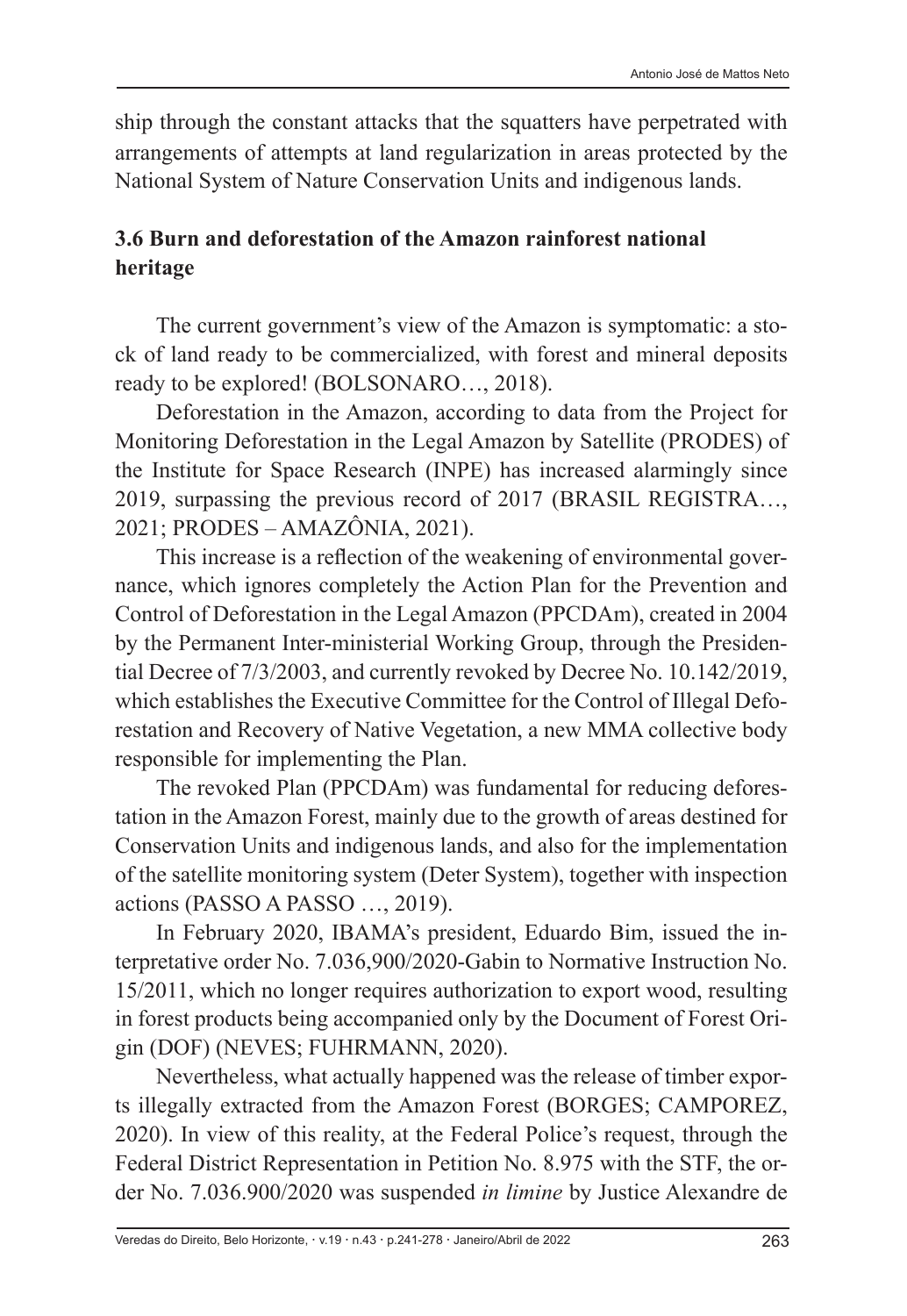Moraes, also removing IBAMA's president from his position. With Justice Alexandre de Moraes' decision, Normative Instruction No. 15/2011, which requires the request for an export authorization to IBAMA upon presentation of seven documents, come to be in force again.<sup>11</sup>

The position of the Minister of the Environment Ricardo Salles of interfering directly in inspections to release illegally extracted wood from the Amazon Forest, led the Federal Police to report ministerial practices for alleged crimes, to the Attorney General's Office, which requested to the Federal Supreme Court, through Petition No.9.595, authorization to initiate a police investigation against the Minister, which to the hands of Justice Cármen Lúcia. Justice Cármem Lúcia ordered the opening of an investigation for the alleged practice of administrative law crimes, for obstructing or hindering environmental inspection and preventing or hindering the investigation of a criminal offense involving a criminal organization (MINISTRA CÁRMEN LÚCIA AUTORIZA…, 2021).

Motivated by tragic choices regarding environmental conservation, Norway and Germany blocked the Amazon Fund resources, a financial fund aimed at strengthening forest preservation, maintained mainly by donations from these countries (MOURÃO RECRIA…, 2020).

It is possible to realize, by observing the combination of sequential attacks on the purpose of the agri-environmental legal system, that the path traced "to pass the herd" was intentionally planned: deforestation and burn of the forest by land grabbing, followed by the non-application of fines and subsequent land regularization in favor of the land grabbers who deforested an area of the Amazon Forest National Heritage, prohibited from being destroyed. A tragic forest path!

With the government policy of neglecting environmental conservation, the burning wind currents of the Amazon Forest were channeled to the true Dante's inferno that became the regional reality.

# **3.7 Regulatory flexibility for using pesticides and transgenic products**

As of 2019, the amount of pesticide products<sup>12</sup> released by MAPA

<sup>11</sup> Justice Alexandre de Moraes' decision determines a series of search and seizure provisional remedies, breach of banking and tax secrecy, suspension of position, among others, related to various public agents and legal entities inspected in an operation that investigates alleged involvement in facilitating the smuggling of forest products (BRASIL, 2021c).

<sup>12</sup> Law No. 7.802/1989 regulates research, experimentation, production, packaging and labeling, transportation, storage, commercialization, commercial advertising, use, imports, exports, final destination of waste and packaging, registration, classification, control, inspection and inspection of pesticides, their components and associated products, and other measures.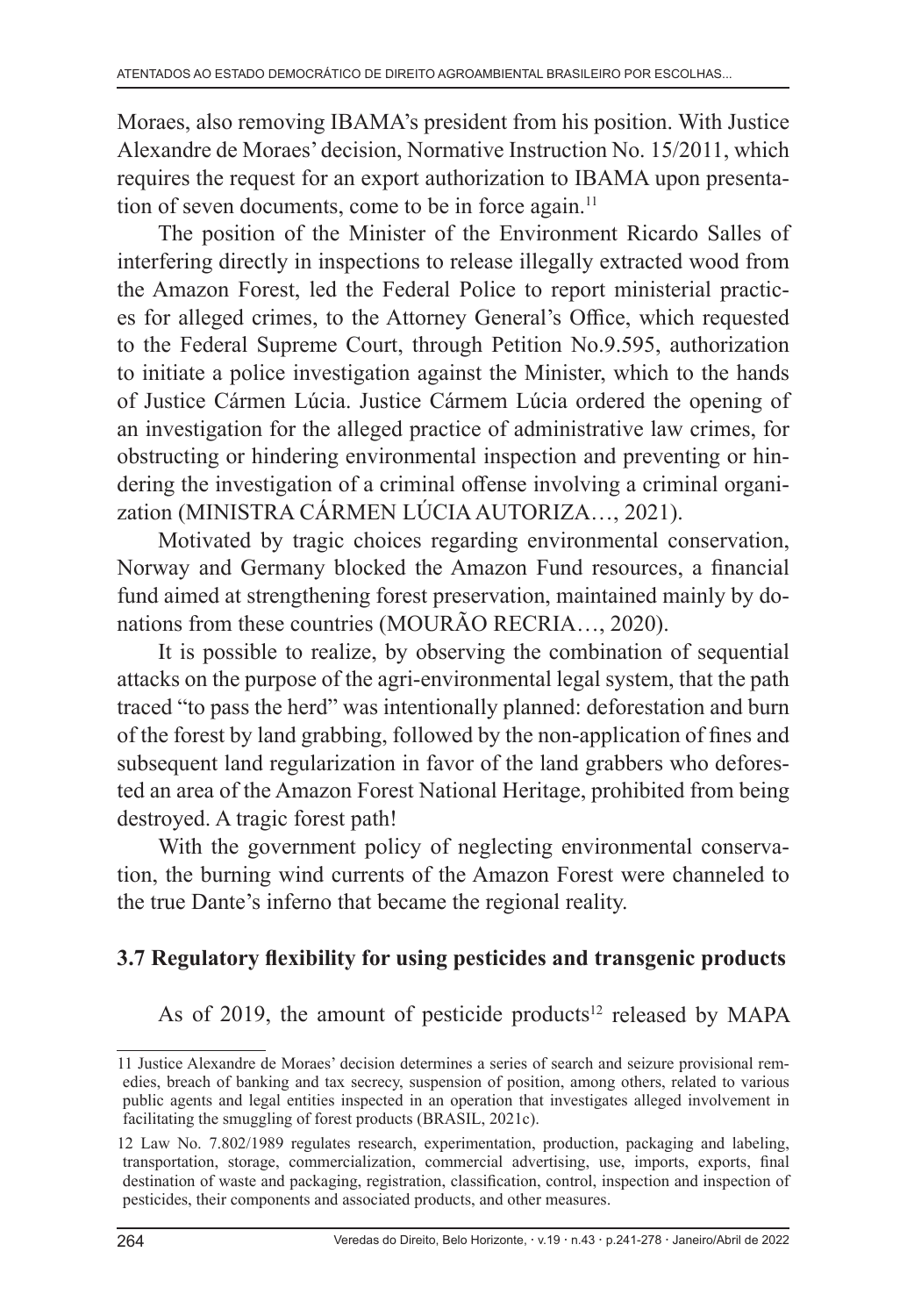reached almost a thousand, representing about a third of all pesticides released in the country to date (BOLSONARO…, 2021).

The National Health Regulatory Agency (ANVISA), through Board of Directors Resolutions (RDC) No. 294, 295 and 296, changed the criteria for classifying the degrees of toxicity of pesticides. Some pesticides were reclassified to a lower degree of toxicity, as the new criterion considers only studies of acute intoxication in humans, disregarding other common symptoms that do not lead to death (APMTSP, 2020). With the new classification, the toxicity of pesticides was relativized and the number of pesticides classified as "extremely toxic" dropped from 800 to around 300 (NOVA CLASSIFICAÇÃO…, 2019).

Increased use of pesticides in Brazil, which is considered the world's largest consumer of pesticides, is associated with the growth of several socio-environmental risks, since the use of pesticides can result in environment contamination and generate violations of fundamental rights, such as ecosystem imbalance, serious danger to human physical-psychic safety and healthy quality of life.

#### **CONCLUSION**

The 1988 Federal Constitution structures Brazil to be aligned with contemporary post-war principles, based on the Universal Declaration of Human Rights.

In this opportunity, it outlines the framework of a Rule of Law that, by striving for democracy and human rights, builds the foundations of a Brazilian Democratic Agri-environmental Rule of Law with norms of the Constitution representing its principles and rules that identify it, once that the three constituted powers of the Republic have a structure, function, actions, decisions and legal policies aimed at the agri-environmental sector. On the other hand, society is legally organized according to the interests of each category or class in the rural environment.

The constitutional framework establishes rules to meet the aspirations of both the private sector, with the constitutional duty to print sustainable development, and the other agents, categories or classes in the countryside, such as small and medium rural producers, traditional populations (indigenous, quilombolas, riverside population, local communities, etc.) and others who need the government protection and assistance.

Based on human dignity, sustainability is constitutionally foreseen,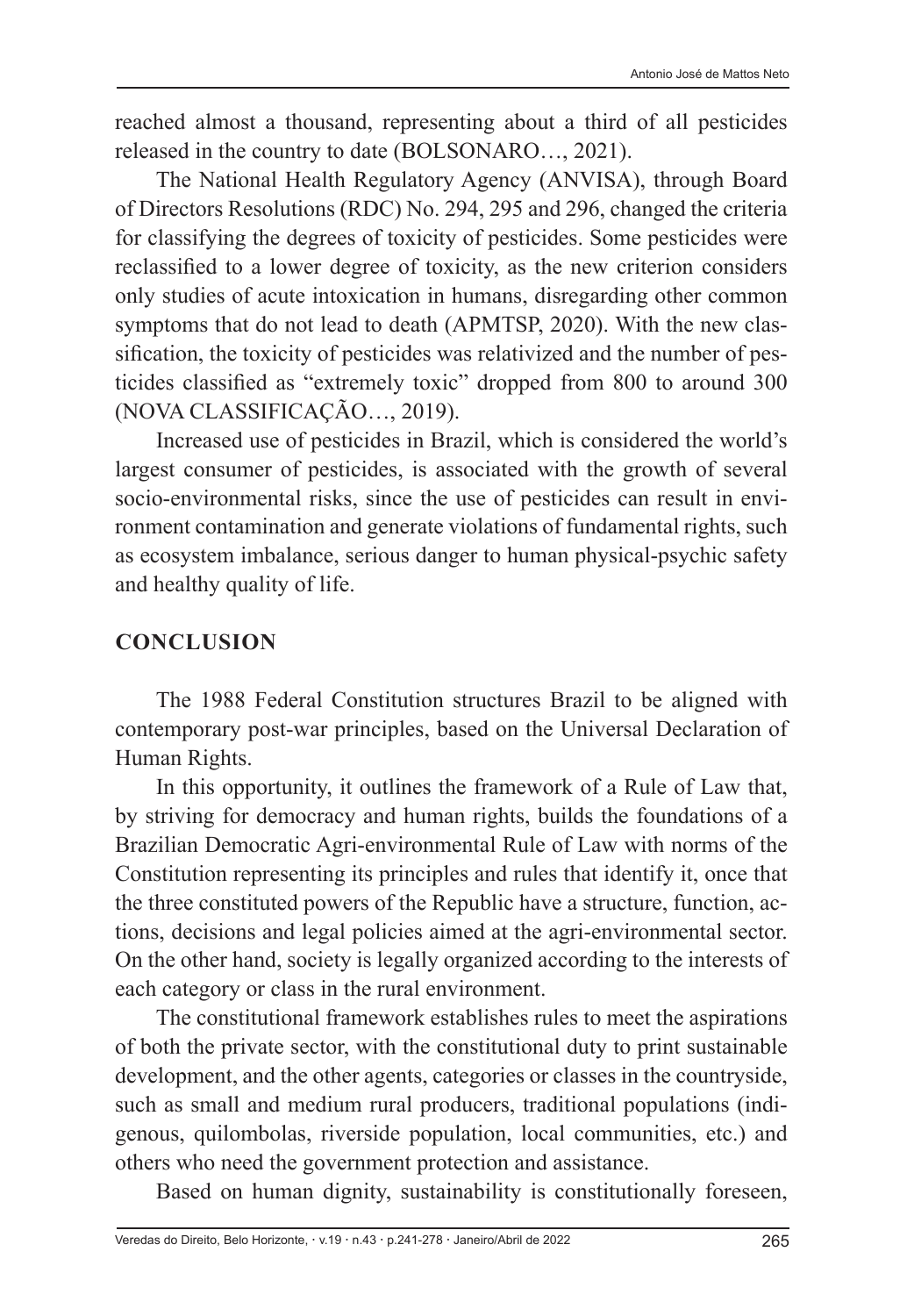and it should be, in the post-modernity proposal, harmonized with the principle of development. The public manager has the constitutional duty to implement public policies that maintain the ecosystem balance.

In this sense, it is perfectly possible to use the metaphor that the country designed by the Constitution for the rural environment was Alice's wonderland.

However, the agrarian and environmental policies  $-$  in a word, agri--environmental – implemented by the current federal Executive Power, as of 2019, failed to honor many contemporary commitments intended by the Constitution of the Republic and that were being fulfilled by public policies previously adopted.

Many decisions of the federal public administration for the rural sector have been explicitly tragic for the vulnerable part and for the environment, especially the Amazon Forest – national heritage. Indigenous people, quilombolas, other rural populations, the micro, small and medium rural producer, the settler or small owner of rural land, such as the man of the Amazon (the Amazonian) who, for generations, is rooted in non-regularized possession, that is, the more or less vulnerable people in the agri- -environmental sector have weakened or even non-existent guardianship, legal assistance and agri-environmental public policy, as they are no longer subjects of these public policies and have become officially invisible by the federal government.

Political-administrative decisions have chosen to (a) despise the environment conservation, especially the Amazon Forest; (b) make land regularization more flexible so that squatters can have access to the legalization of irregularly seized public lands, and (c) reclassify the degree of toxicity of pesticides to facilitate the use of products harmful to the environment and human health, among many other measures taken as an unfolding of tragic choices.

The Democratic Agri-environmental Rule of Law, established in the 1988 Federal Constitution, suffered constant attacks, frequent disrespect for its principles and its rules of environmental sustainability, protection and assistance to traditional populations and other vulnerable rural populations. This gave rise to perverse actions by private agents, even with criminal acts, which is not in accordance with the good sustainable practices of the Brazilian private sector, and the consequence has been the setback of the constitutional project of a free, fair, and solidary society.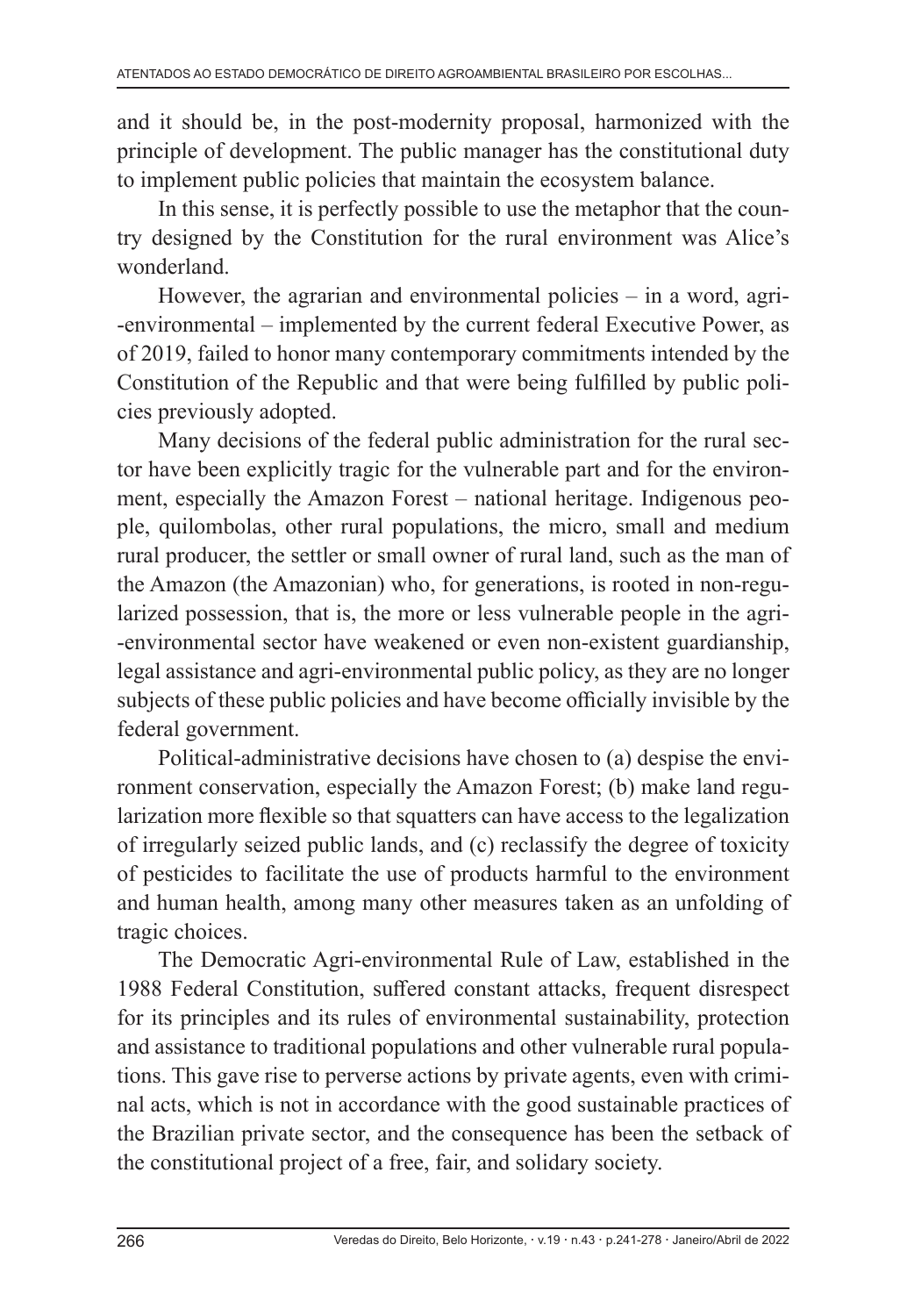In a more accurate view, in the context of agri-environmental policies implemented from 2019 onwards, it is inferred that, in addition to verifying the inability and unpreparedness of the federal government to respond to the challenge of maintaining the balance between economic policy and the reproduction of ecological problems, participatory democracy was reduced or became almost null, and there was a setback in advances already made towards solidarity, access to opportunities and the reduction of poverty and inequality, which shook the vulnerable rural environment, in frank disrespect for human dignity, transforming the state of affairs into a real Dante's inferno.

#### **REFERENCES**

A RURALISTAS, Bolsonaro diz que não expropriará terras com trabalho escravo. *Revista IHU On-line*, 3 maio 2021. Available from: http://www. ihu.unisinos.br/78-noticias/608869-a-ruralistas-bolsonaro-diz-que-nao- -expropriara-terras-com-trabalho-escravo. Access on: May 12, 2021.

ALVARENGA, O. M. *Direito agrário e meio ambiente*. Rio de Janeiro: Forense, 1992.

APMTSP – ASSOCIAÇÃO PAULISTA DE MEDICINA DO TRABA-LHO. *Agrotóxicos*. São Paulo: AMPTSP, 2020. Available from: //apmtsp. org.br/agrotoxicos/. Access on: May 06, 2021.

BASTOS, C. R. *Curso de Direito Constitucional*. 22. ed. rev. e atual. São Paulo: Malheiros, 2010.

BENATTI, J. H.; ROCHA, A. L. S.; PACHECO, J. S. Populações tradicionais e o reconhecimento de seus territórios: uma luta sem fim. *In*: 7º ENCONTRO NACIONAL DA ASSOCIAÇÃO NACIONAL DE PÓS- -GRADUAÇÃO E PESQUISA EM AMBIENTE E SOCIEDADE – ANPPAS, 7., 2015, Brasília, DF. *Anais…* Brasília, DF: ANPPAS, 2015. p. 1-19. Available from: https://www.researchgate.net/profile/JoseBenatti/ publication/281562674 Populacoes Tradicionais e o Reconhecimento de\_seus\_Territorios\_Uma\_Luta\_Sem\_Fim/links/56f2d82508ae81582beba539/Populacoes-Tradicionais-e-o-Reconhecimento-de-seus-Territorios- -Uma-Luta-Sem-Fim.pdf. Access on: Mar. 14, 2021.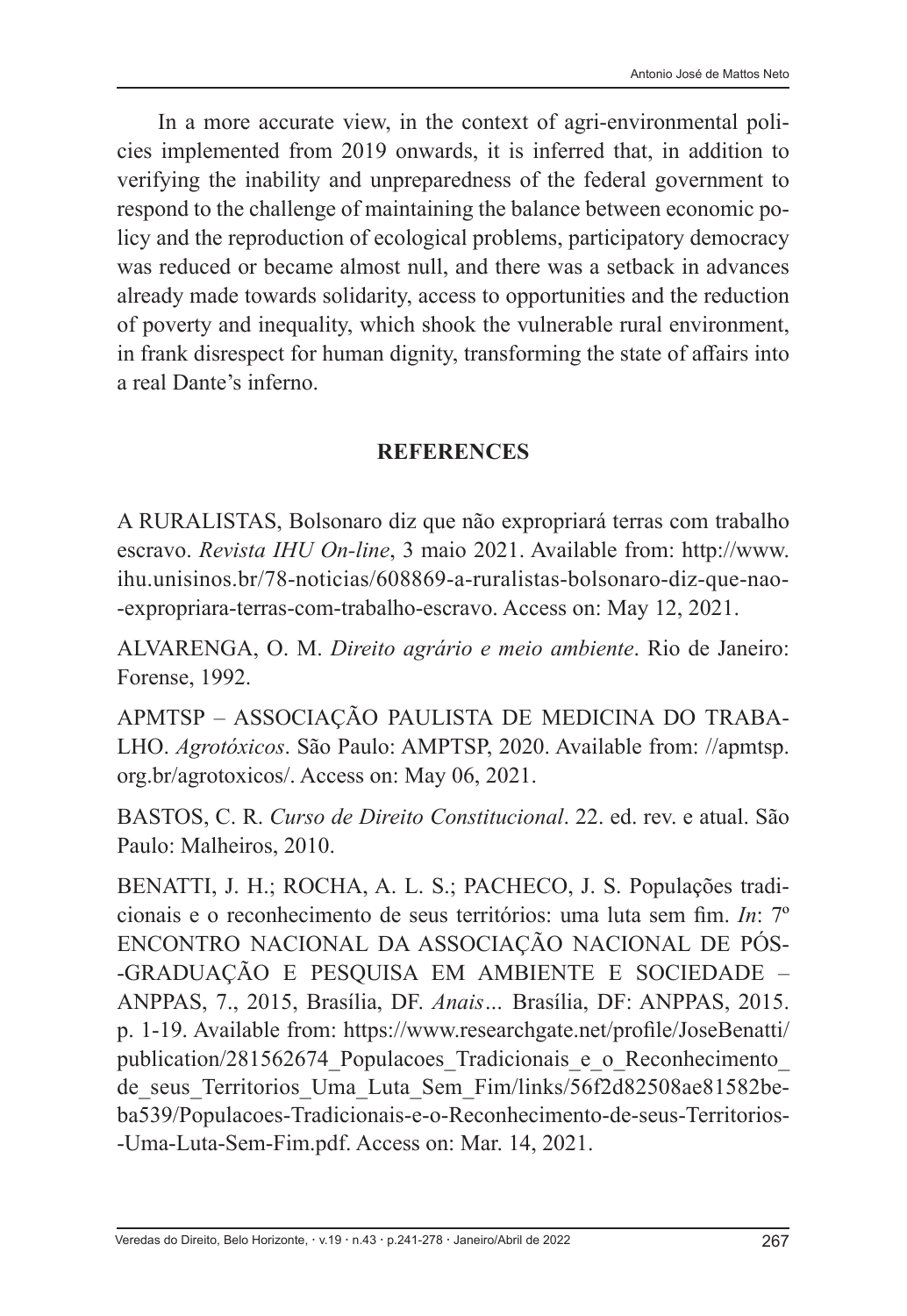BENJAMIN, A. H. Direito constitucional ambiental brasileiro. *In*: CANO-TILHO, J. J. G.; LEITE, J. R. M. *Direito constitucional ambiental brasileiro*. 6. ed. São Paulo: Saraiva, 2015. p. 57-402.

BOLSONARO bate o próprio recorde: 2020 é o ano com maior aprovação de agrotóxicos da história. *Revista IHU On-line*, 19 jan. 2021. Available from: http://www.ihu.unisinos.br/606257-bolsonaro-bate-o-proprio-recorde-2020-e-o-ano-com-maior-aprovacao-de-agrotoxicos-da-historia. Access on: May 13, 2021.

BOLSONARO quer entregar a Amazônia. *Revista IHU On-line*, 8 nov. 2018. Available from: http://www.ihu.unisinos.br/78-noticias/584487-bolsonaro-quer-entregar-a-amazonia. Access on: Apr. 29, 2021.

BORGES, A. Ministro Ricardo Salles corta 24% do orçamento do Ibama. *Estadão*, São Paulo, 26 abr. 2019. Available from: https://politica.estadao. com.br/noticias/geral,ministro-ricardo-salles-manda-cortar-24-do-orcamento-do-ibama,70002806082. Access on: May 12, 2021.

BORGES, A.; CAMPOREZ, P. Governo Bolsonaro flexibilizou exigências para exportação de madeira brasileira. *Estadão*, São Paulo, 17 abr. 2020. Available from: https://sustentabilidade.estadao.com.br/ noticias/geral,governo-bolsonaro-flexibiliza-exigencias-para-exportacao-de-madeira-brasileira,70003518065#:~:text=Por%20meio%20de%20 um%20%E2%80%9Cdespacho,de%20origem%20florestal%20(DOF). Access on: May 12, 2021.

BRAGON, R. Em dois anos, Bolsonaro esvaziou órgãos que cuidam de questões ambientais, indígenas e agrárias. *Folha de S. Paulo*, São Paulo, 28 dez. 2020. Available from: https://www 1.folha.uol.com.br/ambiente/2020/12/em-dois-anos-bolsonaro-promove-desmonte-no-meio-ambiente-funai-e-reforma-agraria.shtml?utm\_source=mail&utm\_medium=social&utm\_camp aign=compmail. Access on: Apr. 9, 2021.

BRASIL. Lei n. 4.504, de 30 de novembro de 1964. Dispõe sobre o Estatuto da Terra, e dá outras providências. *Diário Oficial da União*, Brasília, DF, 30 nov. 1964. Available from: http://www.planalto.gov.br/ccivil\_03/ leis/l4504.htm. Access on: Mar. 17, 2022.

BRASIL. Lei n. 5.197, de 3 de janeiro de 1967. Dispõe sobre o Estatuto da Terra, e dá outras providências. *Diário Oficial da União*, Brasília, DF, 05 jan. 1967. Available from: http://www.planalto.gov.br/ccivil\_03/leis/ l5197.htm. Access on: Mar. 17, 2022.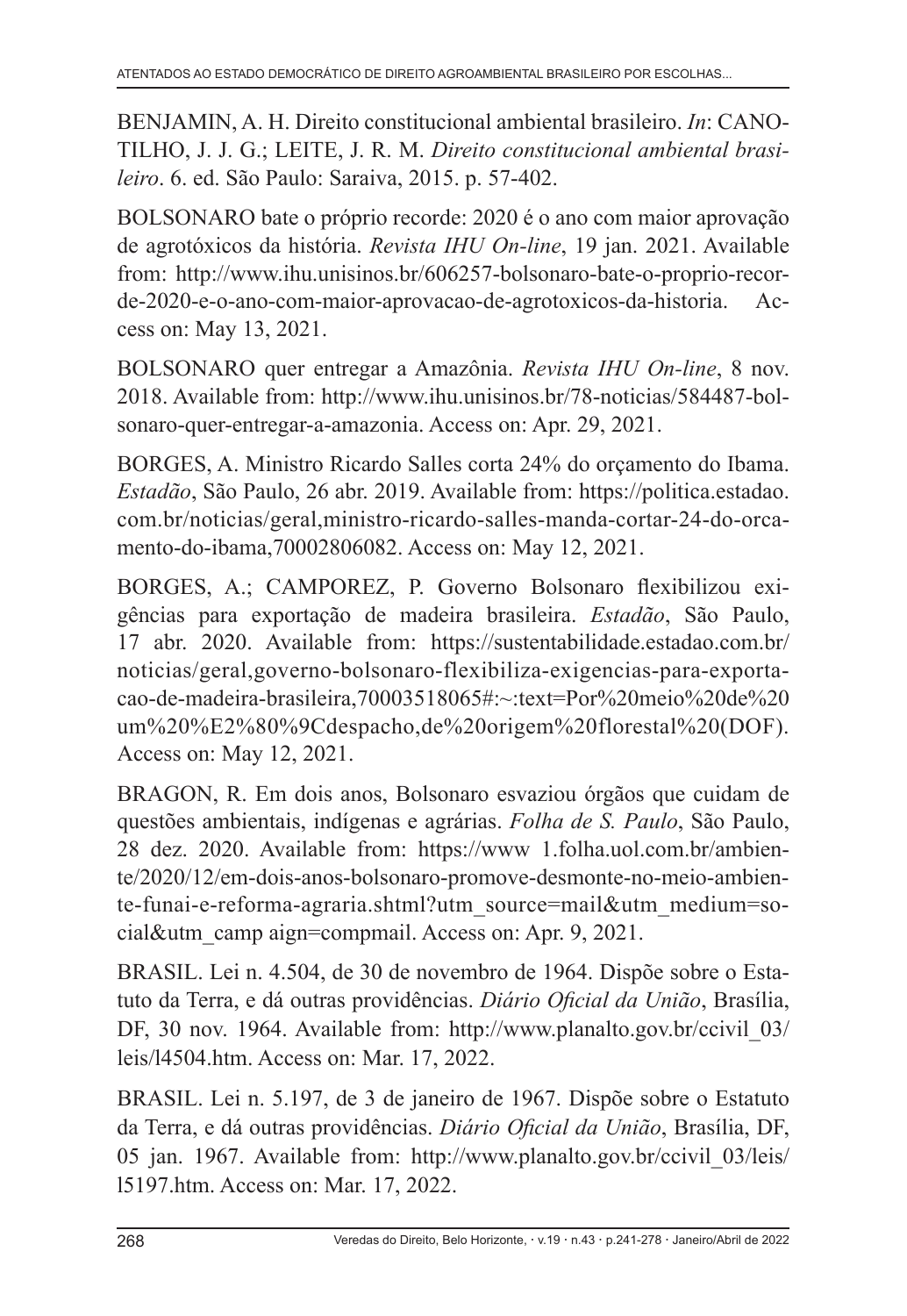BRASIL. Decreto-Lei n. 1.110, de 9 de julho de 1970. Cria o Instituto Nacional de Colonização e Reforma Agrária (INCRA), extingue o Instituto Brasileiro de Reforma Agrária, o Instituto Nacional de Desenvolvimento Agrário e o Grupo Executivo da Reforma Agrária e dá outras providências. *Diário Oficial da União*, Brasília, DF, 10 jan. 1970. Available from: http://www.planalto.gov.br/ccivil\_03/decreto-lei/1965-1988/del1110.htm. Access on: Mar. 17, 2022.

BRASIL. Lei n. 5.868, de 12 de dezembro de 1972. Cria o Sistema Nacional de Cadastro Rural, e dá outras providências. *Diário Oficial da União*, Brasília, DF, 14 dez. 1972. Available from: http://www.planalto.gov.br/ccivil\_03/leis/l5868.htm. Access on: Mar. 17, 2022.

BRASIL. Lei n. 6.001, de 19 de dezembro de 1973. Dispõe sobre o Estatuto do Índio. *Diário Oficial da União*, Brasília, DF, 21 dez. 1967. Available from: http://www.planalto.gov.br/ccivi 1 03/leis/l6001.htm. Access on: Mar. 17, 2022.

BRASIL. Lei n. 6.938, de 31 de agosto de 1981. Dispõe sobre a Política Nacional do Meio Ambiente, seus fins e mecanismos de formulação e aplicação, e dá outras providências. *Diário Oficial da União*, Brasília, DF, 2 set. 1981. Available from: http://www.planalto.gov.br/ccivil 03/leis/ l6938.htm. Access on: Mar. 17, 2022.

BRASIL. Constituição (1988). *Constituição da República Federativa do Brasil*. Brasília, DF: Presidência da República, 1988. Available from: http://www.planalto.gov.br/ccivil\_03/constitu icao/constituicao.htm. Access on: Mar. 17, 2022.

BRASIL. Lei n. 8.171, de 17 de janeiro de 1991. Dispõe sobre a política agrícola. *Diário Oficial da União*, Brasília, DF, 18 jan. 1991. Available from: http://www.planalto.gov.br/ccivi l\_03/leis/l8171.htm. Access on: Mar. 17, 2022.

BRASIL. Lei n. 8.629, de 25 de fevereiro de 1993. Dispõe sobre a regulamentação dos dispositivos constitucionais relativos à reforma agrária, previstos no Capítulo III, Título VII, da Constituição Federal. *Diário Oficial da União*, Brasília, DF, 26 fev. 1993. Available from: http://www.planalto. gov.br/ccivil\_03/leis/l8629.htm. Access on: Mar. 17, 2022.

BRASIL. Lei n. 9.605, de 12 de fevereiro de 1998. Dispõe sobre as sanções penais e administrativas derivadas de condutas e atividades lesivas ao meio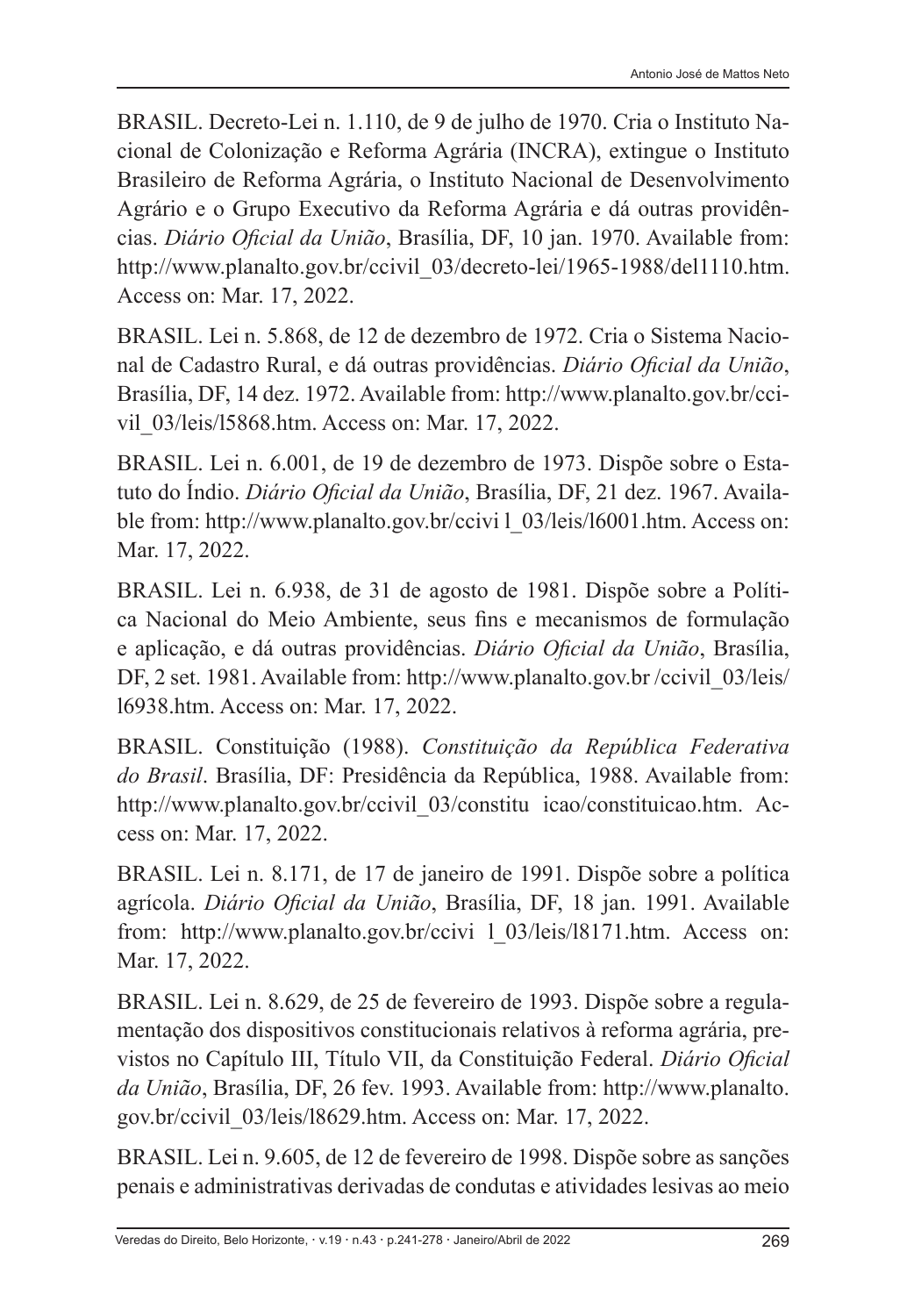ambiente, e dá outras providências. *Diário Oficial da União*, Brasília, DF, 17 fev. 1998. Available: http://www.planalto.gov.br/ccivil\_03/leis/l9605. htm. Access on: Mar. 17, 2022.

BRASIL. Lei n. 9.985, de 18 de julho de 2000. Regulamenta o art. 225, § 1º, incisos I, II, III e VII da Constituição Federal, institui o Sistema Nacional de Unidades de Conservação da Natureza e dá outras providências. *Diário Oficial da União*, Brasília, DF, 19 jul. 2000. Available from: http:// www.planalto.gov.br/ccivil\_03/leis/l9985.htm. Access on: Mar. 17, 2022.

BRASIL. Lei n. 11.284, de 2 de março de 2006. Dispõe sobre a gestão de florestas públicas para a produção sustentável; institui, na estrutura do Ministério do Meio Ambiente, o Serviço Florestal Brasileiro – SFB; cria o Fundo Nacional de Desenvolvimento Florestal – FNDF; altera as Leis n.s 10.683, de 28 de maio de 2003, 5.868, de 12 de dezembro de 1972, 9.605, de 12 de fevereiro de 1998, 4.771, de 15 de setembro de 1965, 6.938, de 31 de agosto de 1981, e 6.015, de 31 de dezembro de 1973; e dá outras providências. *Diário Oficial da União*, Brasília, DF, 3 mar. 2006. Available from: http://www.planalto.gov.br/ccivil 03/ ato2004-2006/2006/lei/ l11284.htm. Access on: Mar. 17, 2022.

BRASIL. Lei n. 12.651, de 25 de maio de 2012. Dispõe sobre a proteção da vegetação nativa; altera as Leis n.s 6.938, de 31 de agosto de 1981, 9.393, de 19 de dezembro de 1996, e 11.428, de 22 de dezembro de 2006; revoga as Leis n.s 4.771, de 15 de setembro de 1965, e 7.754, de 14 de abril de 1989, e a Medida Provisória n. 2.166-67, de 24 de agosto de 2001; e dá outras providências. *Diário Oficial da União*, Brasília, DF, 28 maio 2012a. Available from: http://www.planalto.gov.br/ccivil\_03/\_ato2011- 2014/2012/lei/l12651.htm. Access on: Mar. 17, 2022.

BRASIL. Congresso Nacional. Senado Federal. Comissão de Meio Ambiente, Defesa do Consumidor e Fiscalização e Controle (CMA). *Colóquio Internacional sobre o Princípio da Proibição de Retrocesso Ambiental*. Brasília, DF: Congresso Nacional, 2012b. Available from: http://www2. senado.leg.br/bdsf/handle/id/242559. Access on: Mar. 15, 2021.

BRASIL. Supremo Tribunal Federal. *Ação Direta de Inconstitucionalidade n. 4.717-DF*. Plenário. Ação Direta de Inconstitucionalidade. Medida Provisória n. 558/2012. Conversão na lei n. 12.678/2012. Inépcia da inicial e prejuízo da ação quanto aos arts. 6º e 11 da Medida Provisória n. 558/2012 e ao art. 20 da lei n. 12.678/20 […]. Relator (a): Min. Cármen Lúcia, 05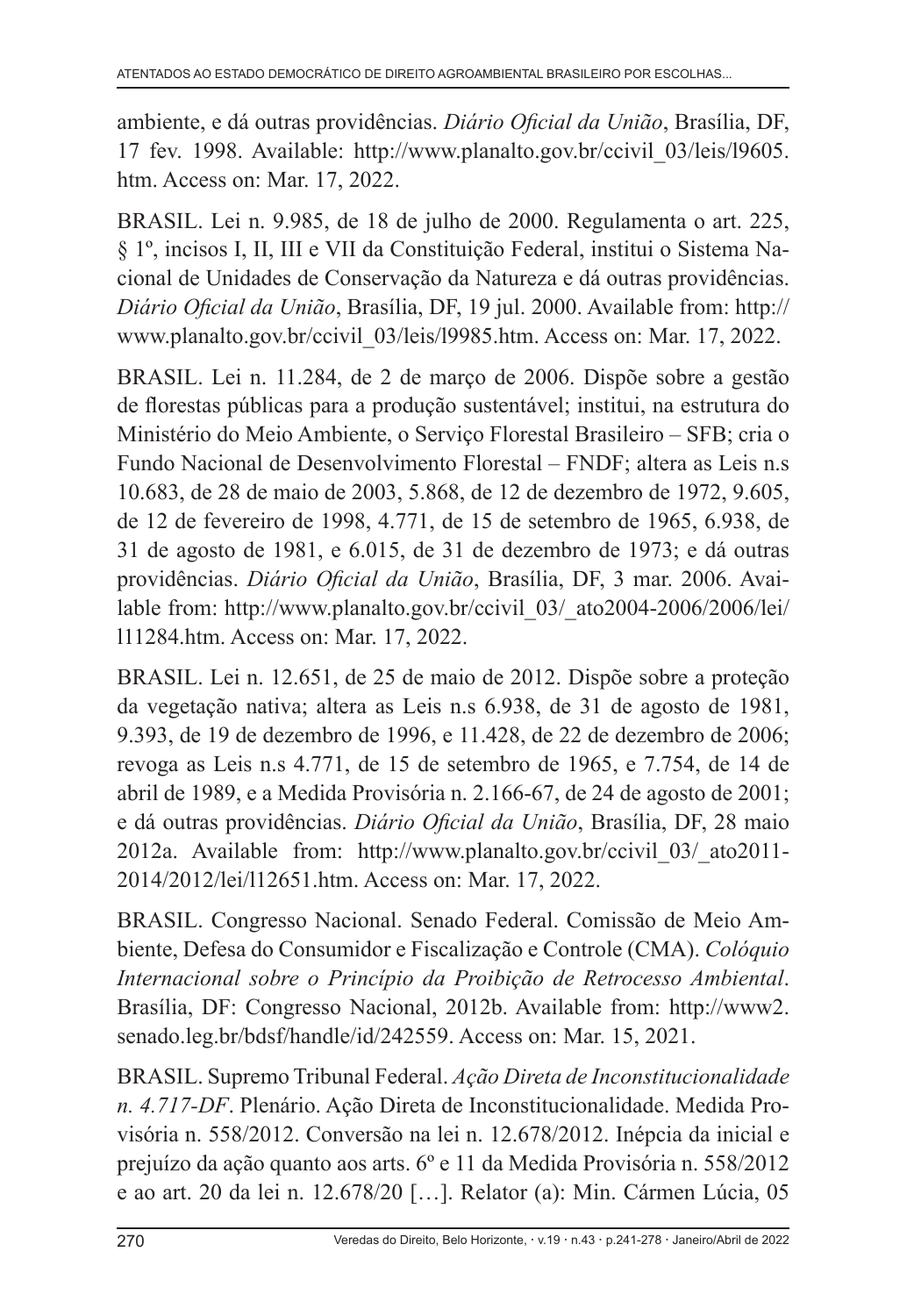abr. 2018. Available from: http://portal.stf.jus.br/processos/downloadPeca. asp?id=1533951 8257&ext=.pdf. Access on: Apr. 28, 2021.

BRASIL. Supremo Tribunal Federal. *Ação Direta de Inconstitucionalidade n. 6.062-DF*. Plenário. Processo Legislativo. Ação Direta de Inconstitucionalidade. Medida Provisória n. 886/2019. Reedição do teor de medida provisória anterior, na mesma sessão legislativa. Violação ao art. 62, §10, da Constituição. Deferimento da Cautelar. […]. Relator: Min. Luís Roberto Barroso, 01 ago. 2019a. Available from: https://jurisprudencia.stf. jus.br/pages/search/ sjur415922/false. Access on: May 12, 2021.

BRASIL. Supremo Tribunal Federal. *Ação Direta de Inconstitucionalidade n. 6.121-DF*. Plenário. Processo Objetivo – Controle De Constitucionalidade – Liminar – Deferimento Parcial. Surgindo a plausibilidade jurídica parcial da pretensão e o risco de manter-se com plena eficácia o quadro normativo atacado, impõe-se o deferimento de medida acauteladora, suspendendo-o. […]. Relator: Min. Marco Aurélio, 13 jun. 2019b. Available from: https://jurisprudencia.stf.jus.br/pages/search/sjur415845/false. Access on: May 12, 2021.

BRASIL. Ministério do Meio Ambiente. *Portaria n. 2.534, de 11 de julho de 2019*. Estabelece o Código de Conduta Ética dos Agentes Públicos do Instituto Brasileiro do Meio Ambiente e dos Recursos Naturais Renováveis. Brasília, DF: MMA, 2019c. Available from: https://www.gov.br/ ibama/pt-br/centrais-de-conteudo/ibama-5482721-portaria2534-2019-codigodecondutaetica-pdf. Access on: May 11, 2021.

BRASIL. Ministério do Meio Ambiente. Instituto Brasileiro do Meio Ambiente e dos Recursos Naturais Renováveis. *Portaria n. 560*, de 27 de fevereiro de 2020. Trata acerca da Estrutura Regimental do Ibama, especificamente sobre as suas atividades de comunicação social. Brasília, DF: MMA, 2020a. Available from: https://www.in.gov.br/en/web/dou/-/ portaria-n-560-de-27-de-fevereiro-de-2020-246233805. Access on: May 11, 2021.

BRASIL. Tribunal Regional Federal (1ª Região). *Ação Civil Pública Cível n. 1001635-55.2020.4.01.3905*. Trata-se de ação civil pública ajuizada pelo Ministério Público Federal em desfavor do INCRA e da FUNAI, com vistas a assegurar a manutenção e/ou a inclusão de todas as terras indígenas sob a área de jurisdição da Subseção Judiciária de Redenção-PA no SIGEF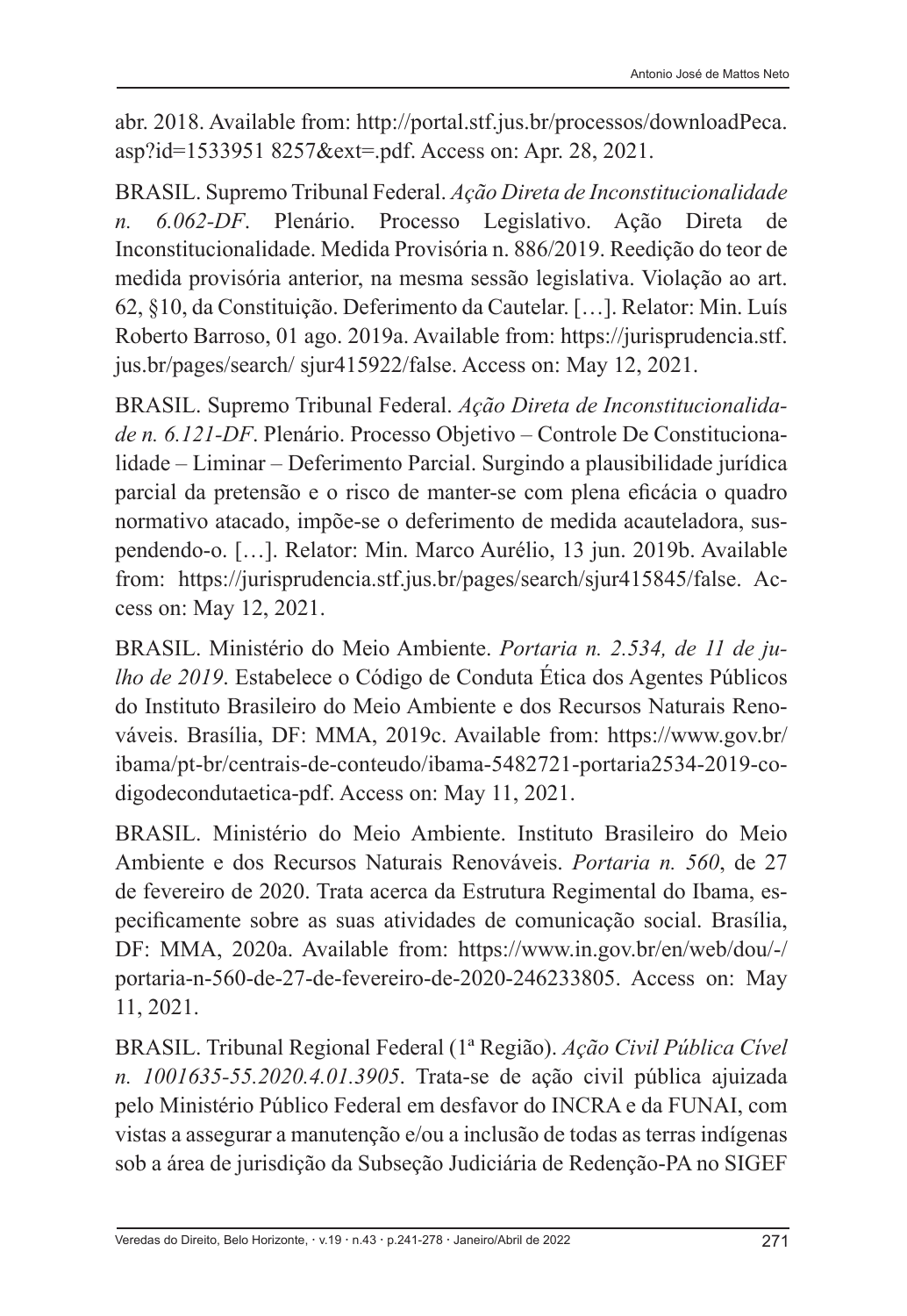e no SICAR, mesmo que o respectivo processo de demarcação não esteja concluído, […]. Relator: Hallisson Costa Glória, 15 out. 2020b. Available from: http://www.mpf.mp.br/pa/ sala-de-imprensa/documentos/2020/ decisao jf redencao pa suspensao in 9 2020 funai pr oc 1001635-55-2020-4-01-3905.pdf. Access on: May 11, 2021.

BRASIL. Ministério do Meio Ambiente. Instituto Chico Mendes de Conservação da Biodiversidade. *Portaria n. 151, de 10 de março de 2021*. Trata das atribuições da Diretoria de Pesquisa, Avaliação e Monitoramento da Biodiversidade. Brasília, DF: MMA, 2021a. Available from: https://www.in.gov.br/en/web/dou/-/portaria-n-151-de-10-de-marco- -de-2021-308088448. Access on: May 11, 2021.

BRASIL. Supremo Tribunal Federal. *Arguição de Descumprimento de Preceito Fundamental n. 709-DF*. Plenário. Direito à saúde dos povos indígenas. Arguição de Descumprimento de Preceito Fundamental. Homologação parcial do plano geral de enfrentamento à Covid-19 para povos indígenas. Medidas Complementares. […]. Relator: Min. Luís Roberto Barroso, 16 mar. 2021b. Available from: https://cimi.org.br/wp-content/ uploads/2021/03/stf-ADPF709-resolucao04.pdf. Access on: May 12, 2021.

BRASIL. Supremo Tribunal Federal. *Petição n. 8.975-DF*. Brasília, DF, 13 maio 2021c. Available from: http://www.stf.jus.br/arquivo/cms/noticiaNoticiaStf/anexo/pet8975decisao.pd f. Access on: May 18, 2021.

BRASIL REGISTRA mais de 200 mil focos de queimadas em 2020; número é o maior na década. *G1*, 2 jan. 2021. Available from: https://g1.globo.com/natureza/noticia/2021/01/02/brasil-registra-mais-de-200-mil-focos-de-queimadas-em-2020-numero-e-o-maior-na-decada.ghtml. Access on: May 12, 2021.

CALDAS, A. C. Desmonte do Pronera é projeto para extinção da população rural, diz ex-estudante. *Brasil de Fato*, Curitiba, 28 fev. 2020. Available from: https://www.brasildefatopr. com.br/2020/02/28/desmonte-do-pronera-e-projeto-para-extincao-da-populacao-rural-diz-ex-estudante. Access on: Apr. 15, 2021.

CAMPOREZ, P. A pedido de Bolsonaro, governo vai dificultar destruição de equipamentos em operações do Ibama. *O Globo*, Rio de Janeiro, 14 abr. 2019. Available from: https://oglobo.globo.com/brasil/a-pedidode-bolsonaro-governo-vai-dificultar-destruicao-de-equipamentos-emoperacoes-do-ibama-23599046. Access on: May 18, 2021.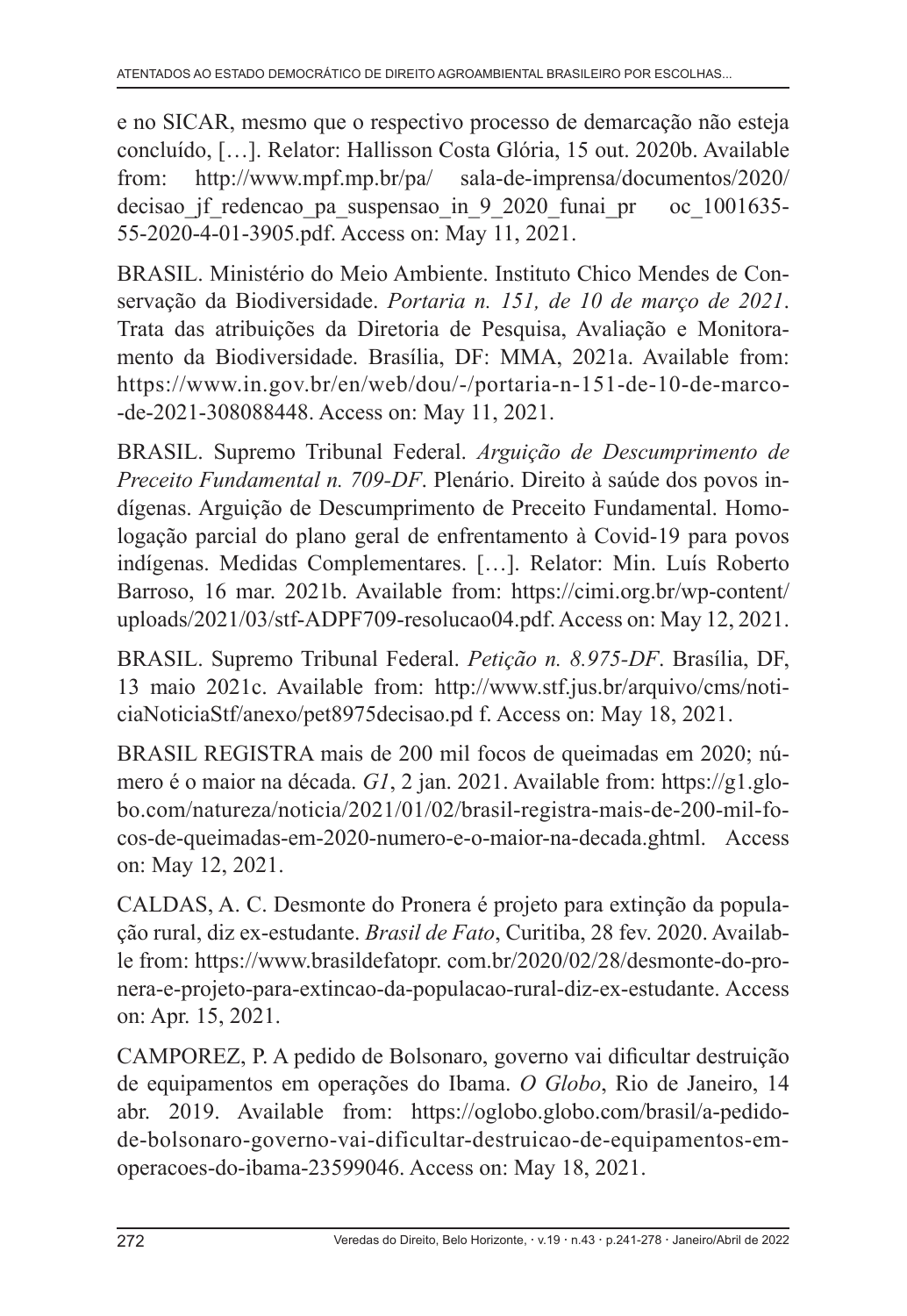CIMI – CONSELHO INDIGENISTA MISSIONÁRIO. *Assessoria Jurídica do Cimi divulga nota técnica sobre resolução da Funai que restringe autodeclaração indígena*. Brasília, DF: CIMI, 2021. Available from: https://cimi.org.br/2021/02/ assessoria-juridica-cimi-nota-tecnica-resolucao-funai-restringeautodeclaracao-indigena/?fbclid=IwAR0SHkU-qmJYQsLZeXXWB l1pn5urdKLeWkNRPOELaqSRoRK7RMX2ukboQRI. Access on: Feb. 01, 2022.

CIMI – CONSELHO INDIGENISTA MISSIONÁRIO. *Terras indígenas*. Brasília, DF: CIMI. Available from: https://cimi.org.br/terras-indigenas/. Access on: May 11, 2021.

COMISSÃO DE DIREITOS HUMANOS da OEA realiza audiência com o MST sobre paralisação da reforma agrária no Brasil. São Leopoldo, 10 dez. 2020. Available from: http://www.ihu.unisinos.br/605401-comissao- -de-direitos-humanos-da-oea-realiza-audiencia-com-o-mst-sobre-paral isacao-da-reforma-agraria-no-brasil. Access on: May 13, 2021.

DÉFICIT HABITACIONAL do meio rural aumentará com cortes nos programas. *Contraf Brasil*, 4 set. 2019. Available from: https://contrafbrasil. org.br/noticias/deficit-habitacional-do-meio-rural-aumentara-com-cortes- -nos-programas-8cd3/. Access on: Apr. 17, 2021.

DERANI, C. *Direito ambiental econômico*. 3. ed. São Paulo: Saraiva, 2008.

FAO – ORGANIZAÇÃO DAS NAÇÕES UNIDAS PARA A ALIMEN-TAÇÃO E A AGRICULTURA. *Diretrizes voluntárias para as políticas agroambientais na América Latina e no Caribe*. Santiago: FAO, 2017. Disponível em: http://www.fao.org/3/i5462o/i5462o.pdf. Access on: Mar. 20, 2021.

FAO – ORGANIZAÇÃO DAS NAÇÕES UNIDAS PARA A ALIMEN-TAÇÃO E A AGRICULTURA. *Políticas agroambientais brasileiras para a segurança alimentar e o combate à fome*. Brasília, DF: FAO, [s.d.]. Available from: http://www.fao.org/3/as221o/as221o.pdf. Access on: Mar. 20, 2021.

FIORILLO, C. A. P. *Curso de direito ambiental brasileiro*. 21. ed. São Paulo: Saraiva, 2021.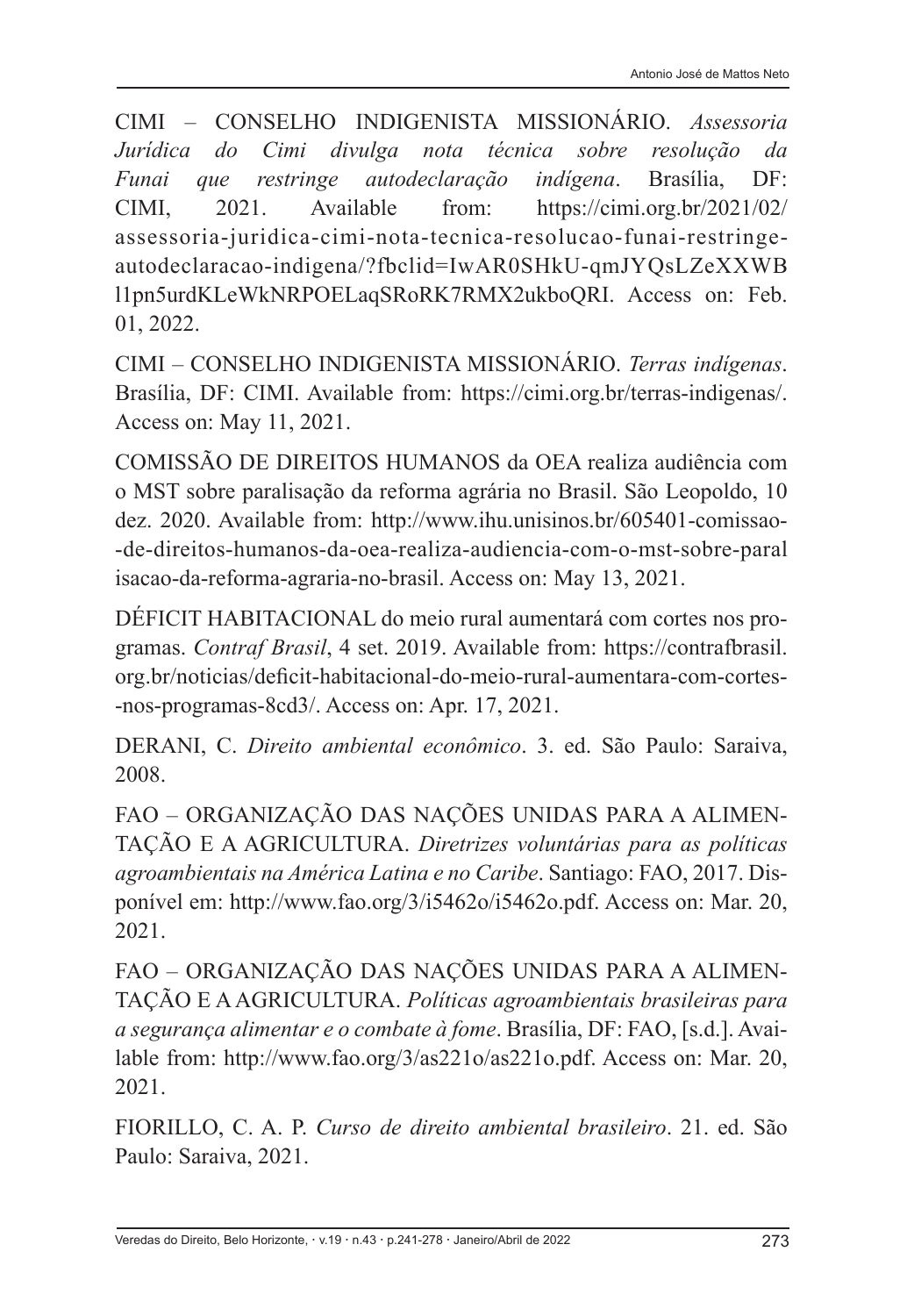FOLGADO, C. Agrotóxicos e flexibilização da legislação. *Revista Cerrado*, Goiânia, v. 2, p. 34-43, 2020. Available from: https://www.cptnacional.org. br/publicacao/download/75-publicacoes-cerrado/14211-revistacerrados-2ed-2020-web. Access on: Apr. 8, 2021.

FREIRE, T. Onze TJs e dois TRFs possuem varas especializadas em questões agrárias. *Agência CNJ de Notícias*, 16 dez. 2013. Available from: https://www.cnj.jus.br/ onze-tjs-e-dois-trfs-possuem-varas-especializadas- -em-questoes-agrarias/. Access on: May 12, 2021.

GIOVANAZ, D. Incra regulamenta programa que terceiriza titulação de terras e favorece grilagem. *Brasil de Fato*, Curitiba, 2 fev. 2021. Available from: http://www.ihu.unisinos.br/606542-incra-regulamenta-programa- -que-terceiriza-titulacao-de-terras-e-favorece-grilagem. Access on: May 12, 2021.

GOVERNO CORTA 57% do orçamento para assistência técnica e extensão rural. *Contraf Brasil*, 22 set. 2019. Available from https://contrafbrasil. org.br/noticias/governo-corta-57-do-orcamento-para-assistencia-tecnica- -e-extensao-rural-69aa/. Access on: Jan. 27, 2021.

GRANZIEIRA, M. L. M. *Direito Ambiental*. 5. ed. rev. e atual. São Paulo: Foco, 2019.

ICMBIO TIRA autonomia de fiscais para queima de máquinas apreendidas. *IstoÉ Dinheiro*, São Paulo, 10 set. 2019. Available from: https://www. istoedinheiro.com.br/icmbio-tira-autonomia-de-fiscais-para-queima-de- -maquinas-apreendidas/. Access on: May 12, 2021.

INCRA – INSTITUTO NACIONAL DE COLONIZAÇÃO E REFORMA AGRÁRIA. *Nota Técnica n. 360, de 10 de fevereiro de 2021*. Brasília, DF: INCRA, 2021. Available from: https://static.poder360.com.br/2021/02/incra-documento-STF-.pdf. Access on: May 13, 2021.

LARANJEIRA, R. A Justiça Agrária no estado do Pará. *Revista de Direito Civil, Imobiliário, Agrário e Empresarial*, São Paulo, v. 15, n. 57, p. 68-70, jul./set. 1991.

LARANJEIRA, R. *Direito agrário*: perspectivas críticas. São Paulo: LTr, 1984.

LEITE, J. R. M.; BELCHIOR, G. P. N. O estado de direito ambiental e a particularidade de uma hermenêutica jurídica. *Sequência: Estudos*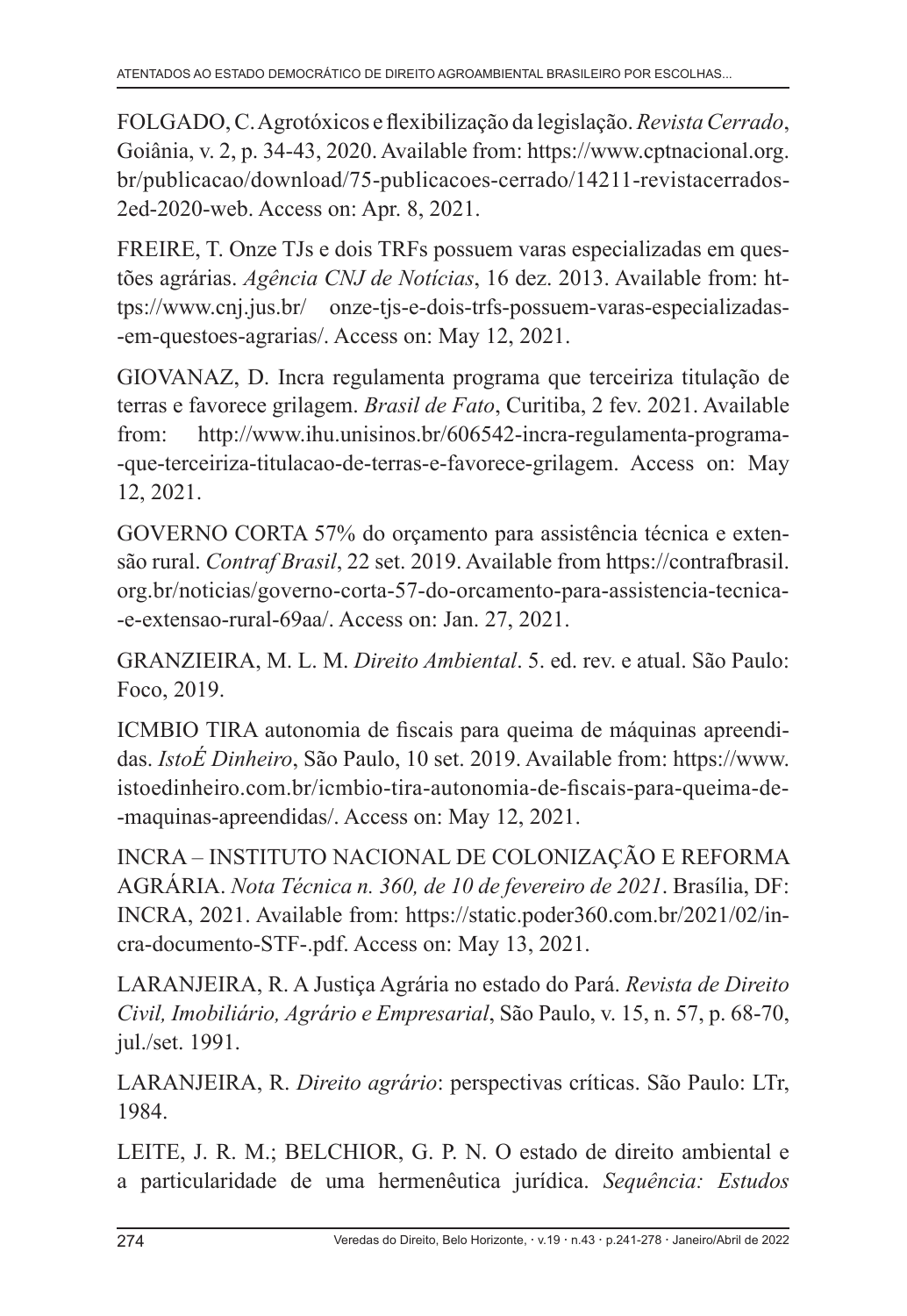*Jurídicos e Políticos*, Florianópolis, v. 31, n. 60, p. 291-318, jul. 2010.

LOPES, R. Com orçamento apertado, Incra mapeia parlamentares atrás de verba de emendas. *Folha de S. Paulo*, São Paulo, 8 abr. 2021. Available from: https://www1.folha.uol.com.br/po der/2021/04/com-orcamento- -apertado-incra-mapeia-parlamentares-atras-de-verba-de-emenda s.shtml. Access on: May 13, 2021.

MACHADO. P. A. L. *Direito ambiental brasileiro*. 27. ed. Salvador: Juspodivm, 2020.

MATTOS NETO, A. J. *Curso de direito agroambiental brasileiro*. São Paulo: Saraiva Educação, 2018.

MATTOS NETO, A. J. *Estado de direito agroambiental brasileiro*. São Paulo: Saraiva, 2010.

MATTOS NETO, A. J. O direito agroambiental brasileiro e seus princípios gerais no estado democrático de direito. *In:* LEAL, P.; BACELAR, J.; MENDES, G. (org.). *Amazônia, trabalho e globalização*. Belém: Impressa Oficial do Estado, 2020. p. 64-94.

MATTOS NETO, A. J. Por uma justiça agrária e ambiental. *In*: CONGRES-SO DO COMITÊ AMERICANO DE DIREITO AGRÁRIO, 1., 1997, San José y Liberia. *Justicia Agraria y Ambiental en América: memorias*. San José: Guayacán, 1998. p. 89-99.

MENDONÇA, O. O Direito Agrário e o desenvolvimento da Amazônia. *Revista do Tribunal Regional do Trabalho da 8ª Região*, Belém, v. 15, n. 28, jan./jun. 1982.

MENGER, A. *L'Etat socialiste*. Paris: Societé Nouvelle de Librerie et D'edition, 1904.

MINISTRA CÁRMEN LÚCIA AUTORIZA instauração de inquérito contra ministro do Meio Ambiente. *STF Notícias*, Brasília, DF, 2 jun. 2021. Available from: http://portal.stf.jus.br/noticias/verNoticiaDetalhe.asp?id-Conteudo=466991&tip=UN. Access on: Jun. 04, 2021.

MOURÃO RECRIA Fundo Amazônia, mas Alemanha e Noruega não garantem recursos. *Revista IHU On-line*, 2 jun. 2020. Available from: http://www.ihu.unisinos.br/599542-mourao-recria-fundo-amazonia-masalemanha-e-noruega-nao-garantem-recursos. Access on: May 12, 2021.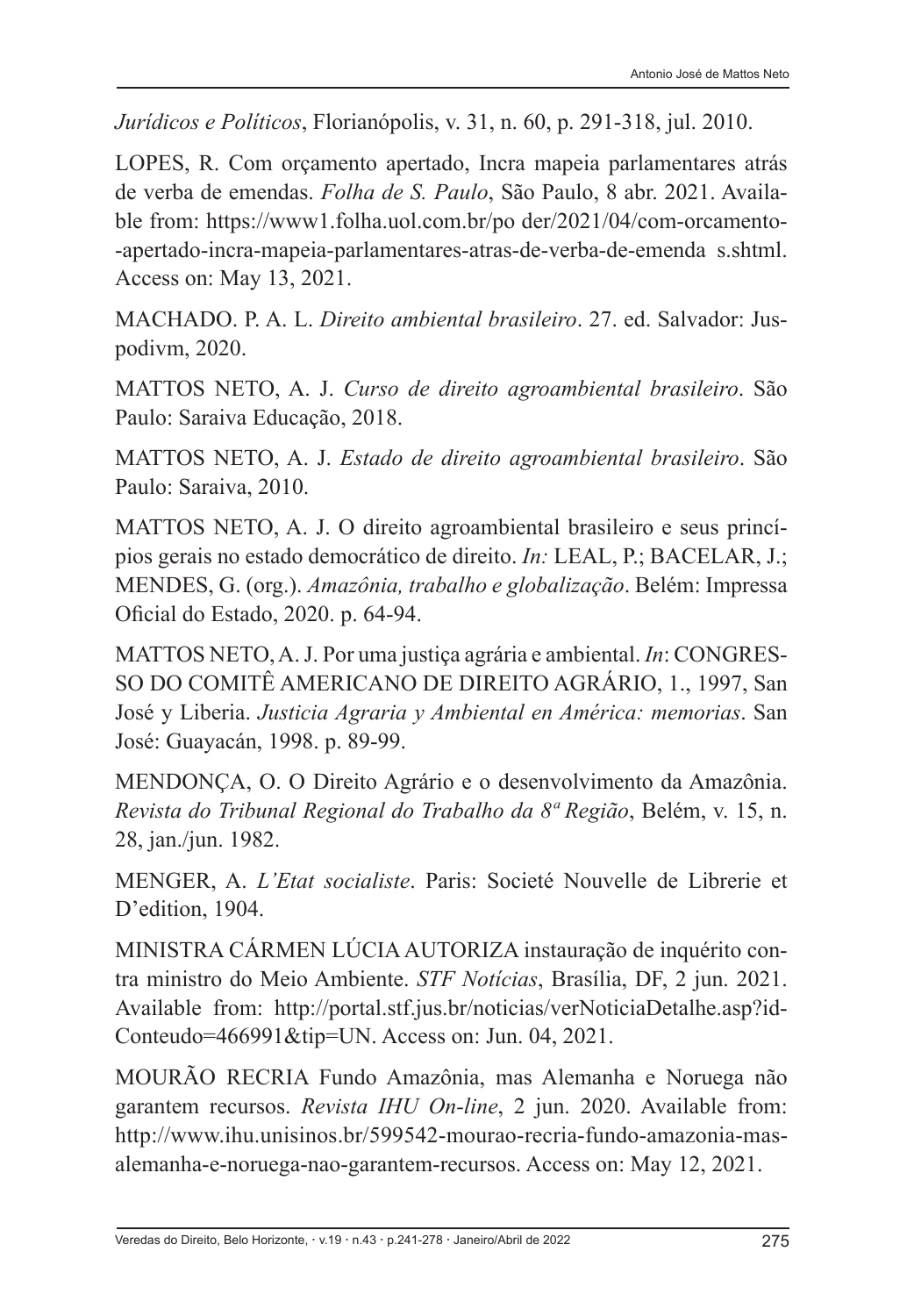MPF OBTÉM nova liminar contra normativa da Funai que permite grilagem em terras indígenas. *Revista IHU On-line*, 23 out. 2020. Available from: http://www.ihu.unisinos.br/603978-mpf-obtem-nova-liminar-contra-normativa-da-funai-que-permite-grilagem-em-terras-indigenas. Access on: May 12, 2021.

NEVES, R.; FUHRMANN, L. Homem de Salles no Ibama aproveita carnaval e libera geral a exportação de madeira nativa. *The Intercept Brasil*, 4 mar. 2020. Available from: https://theintercept.com/2020/03/04/ibama- -salles-exportacao-madeira-nativa/. Access on: Mar. 12, 2021.

NOVA CLASSIFICAÇÃO de agrotóxicos é forma de "enganar a sociedade", diz pesquisador. *Revista IHU On-line*, 26 jul. 2019. Available from: http://www.ihu.unisinos.br/78-noticias/591082-nova-classificacao-de-agrotoxicos-e-forma-de-enganar-a-sociedade-diz-pesquisador. Access on: May 13, 2021.

NOVAIS, J. R. *Direitos fundamentais:* trunfos contra a maioria. Coimbra: Coimbra, 2006.

OLIVEIRA, C. Governo baixa portaria que acelera titulação de terras e legaliza a grilagem. *Rede Brasil Atual*, 3 dez. 2020. Available from: https:// www.redebrasilatual.com. br/cidadania/2020/12/governo-baixa-portaria- -que-acelera-titulacao-de-terras-e-legaliza-a-grilagem/. Access on: May 12, 2021.

PASSO A PASSO para frear a devastação da Amazônia. *Revista IHU Online*, 13 set. 2019. Available from: http://www.ihu.unisinos.br/78-noticias/ 592544-passo-a-passo-para-frear-a-devastacao-da-amazonia. Access on: May 12, 2021.

PENNA, C.; ROSA, M. C. Estado, movimentos e reforma agrária no Brasil: reflexões a partir do Incra. *Lua Nova: Revista de Cultura e Política*, São Paulo, n. 95, p. 57-86, ago. 2015. Available from: http://www.scielo. br/scielo.php?script=sci\_arttext&pid=S0102-64452015000 200057&lng=en&nrm=iso. Access on: Mar. 15, 2021.

PERLINGIERI, P. *Perfis do Direito Civil*: introdução ao Direito Civil Constitucional. 3. ed. Rio de Janeiro: Renovar, 2007.

POLÍTICA AMBIENTAL desaparece no Plano Plurianual 2020-2023. *ClimaInfo*, 4 out. 2019. Available from: https://climainfo.org.br/2019/10/04/ politica-ambiental-desaparece-no-plano-plurianual-2020-2023/#:~:text=-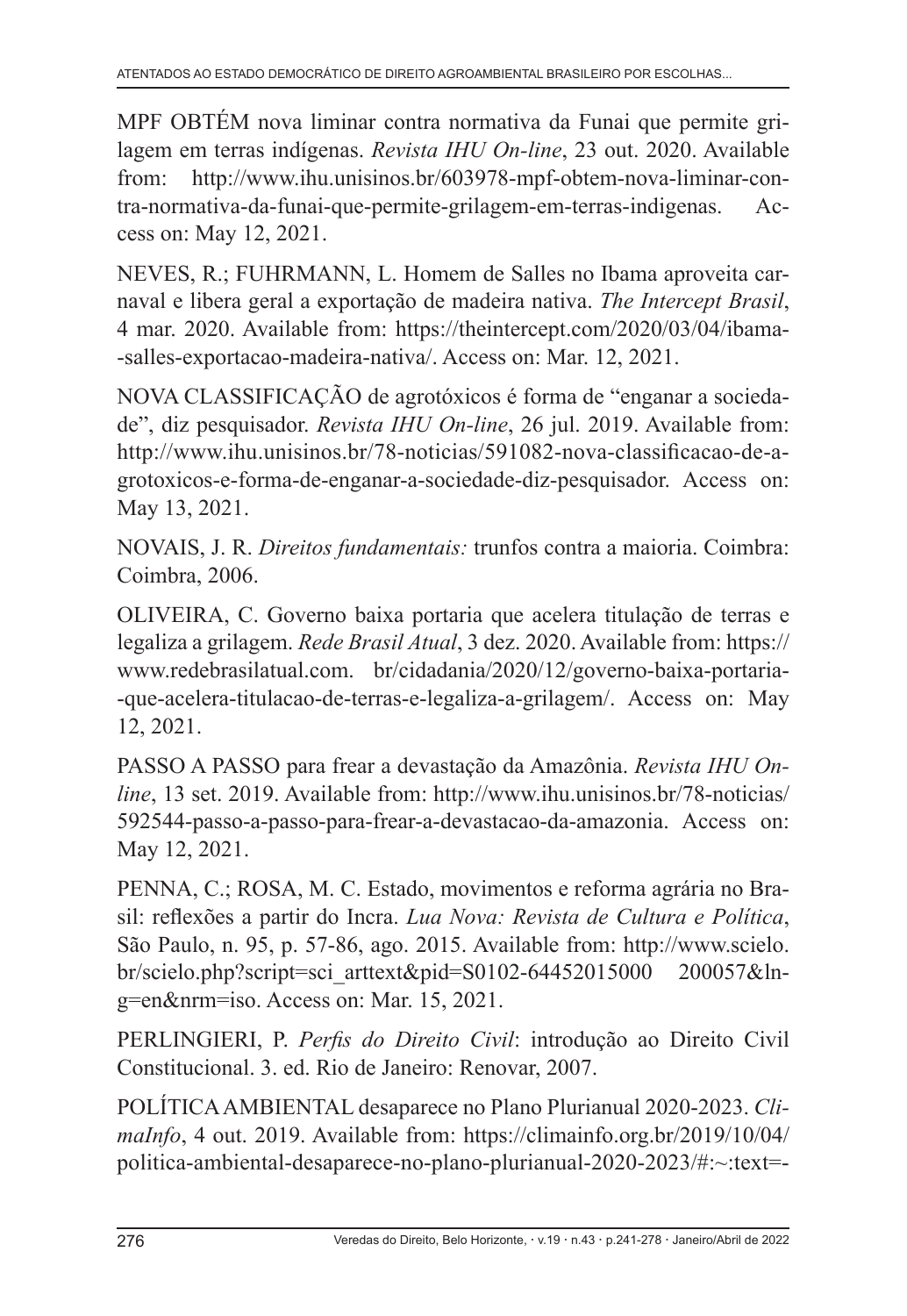Se%20o%20quadro%20evidenciado%20na,04%20d e%20outubro%20 de%202019. Access on: Apr. 15, 2021.

PRODES – AMAZÔNIA. *Monitoramento do Desmatamento da Floresta Amazônica Brasileira por Satélite*. São José dos Campos: PRODES – Amazônia, 2021. Available from: http://www.obt.inpe.br/O BT/assuntos/ programas/amazonia/prodes. Access on: May 12, 2021.

RODRIGUES, S. Governo corta R\$ 187 milhões do MMA. *OECO*, 7 maio 2019. Available from: https://www.oeco.org.br/noticias/governo-corta-r- -187-milhoes-do-mma-saiba-como-o-corte-foi-dividido/. Access on: May 12, 2021.

RUSCHEL, C. V. *Parceria ambiental*: o dever fundamental de proteção ambiental como pressuposto para concretização do estado de direito ambiental. Dissertação (Mestrado em Direito) – Curso de Pós-Graduação em Direito, Universidade Federal de Santa Catarina, Florianópolis, 2007.

SANTILLI, J. *Socioambientalismo e novos direitos*: proteção jurídica à diversidade biologia e cultural. São Paulo: Peirópolis, 2005.

SCANTIMBURGO, A. O desmonte da agenda ambiental no governo Bolsonaro. *Perspectivas*, São Paulo, v. 52, p. 103-117, jul./dez. 2018. Available from: https://periodicos.f clar.unesp.br/perspectivas/article/view/13235. Access on: Apr. 11, 2021.

SODERO, F. P. *Direito agrário e reforma agrária*. São Paulo: Livraria Legislação Brasileira, 1965.

STÉDILE, J. P. Os retrocessos do governo na política agrária, agrícola e ambiental. *MST*, 2 jan. 2020. Available on: https://mst.org.br/2020/01/02/ os-retrocessos-do-governo-na-politica-agraria-agricola-e-ambiental-por-stedile/. Access on: May 13, 2021.

VALENTE, R. Mourão forma Conselho da Amazônia com 19 militares e sem Ibama e Funai. *UOL Notícias*, 18 abr. 2020. Available from: https:// noticias.uol.com.br/colunas/ru bens-valente/2020/04/18/conselho-amazonia-mourao.htm. Access on: Apr. 10, 2021.

VETOS DO BOLSONARO ao Orçamento 2021: mais uma afronta à garantia de direitos. *Revista IHU On-line*, 30 abr. 2021. Available from: http://www.ihu.unisinos.br/78-noticias/608804-vetos-do-bolsonaro-ao-orcamento-2021-mais-uma-afronta-a-garantia-de-direitos. Access on: Apr. 30, 2021.